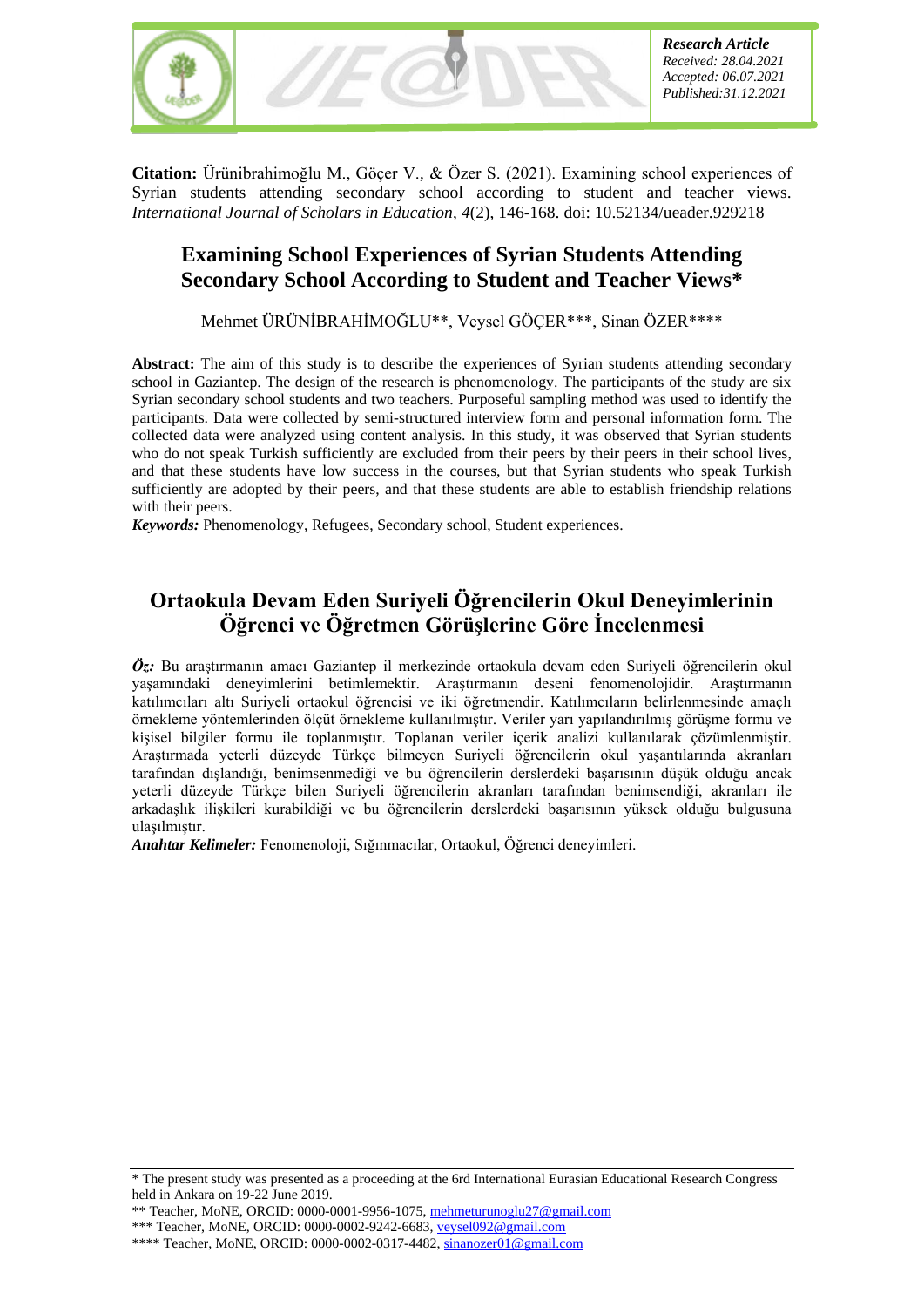# **Introduction**

In the historical process, the wars between countries or disasters caused by internal conflicts in a country have forced people to migrate to safer countries from where they live. In the 21st century that we are in, many people living in these countries have had to take refuge in neighboring countries due to security problems beacuse of the armed conflicts that started in the countries of the Middle East (Palaz, Çepni & Kılcan, 2019). Due to the civil war that started in 2011 in Syria, which is one of the places where armed conflicts are intense among these countries in the Middle East, 5, 600, 000 Syrians have immigrated to other countries approximately. The countries where Syrians fleeing from the war migrate heavily are Turkey, Jordan, Lebanon, Iraq and Egypt (Duman, 2019).

Among these countries where Syrians migrate heavily, the Republic of Turkey has become the host country which hasthe highest number of Syrian refugees, because it does not refuse Syrian refugees. According to the 2021 data of the Ministry of Interior Directorate General of Migration Management, there are an average of 3,678,527 Syrian refugees in Turkey. While 55.851 of these asylum seekers live in the shelter centers established, the majority of them live outside the accommodation centers (Directorate General of Migration Management, 2021). Approximately 47,4 % of the Syrian refugees coming to Turkey are children (Refugee Association). These school-age children, who constitute a significant part of the Syrian population in Turkey, constitute the most aggrieved group among Syrians (Aykırı, 2017).

When Syrian refugees came to Turkey, they brought their personal, social and economic problems with them. The Republic of Turkey, which faced this intense immigration wave for the first time in its history, had to solve the problems that Syrian refugees brought with them in the areas of accommodation, nutrition, education, employment and health (Vardarlı, Khatib, Uygur, & Gönültaş, 2019). For this reason, Law No. 6458 on Foreigners and International Protection came into force in April 2014. Based on this law, Syrian refugees began to benefit from education, health and other social services in line with the regulation published in October 2014. After the enactment of this law, Syrian children started to receive education in public schools. This situation has made a great contribution to the meeting the educational needs of children (Emin, 2016). However, despite these positive works, it can be said that the problems of these children in the field of education is decreasing but still continuing. Positive studies on the education of these students are insufficient due to the children's inability to adapt to the society they live in and their inability to learn Turkish adequately.

Immigrants have to leave their established culture and adapt to a new culture and learn a new language. This situation causes several adaptation problems to appear in people who migrate. Syrian students who attend schools in Turkey also face various difficulties while continuing their education due to the traumatic effects of the phenomenon of immigration. Syrian students experience adaptation problems with the students at the schools they attend because of their different backgrounds, cultural characteristics, and difficulties in understanding, speaking and writing the Turkish language (Yavuz & Mızrak, 2016). These children who cannot adapt to school cannot establish good relationships with their peers and display negative social behaviors (Gülay, 2011).

Children who differ in terms of language and culture with the society they live in cannot be successful in their education lives. This situation causes children to quit school life (Delgado-Gaiten & Trueba, 1991). The Syrian students in Turkey who cannot adapt to the school do not continue their education life. These children who do not continue their education life are excluded from society and can be exposed to discrimination. These children, who are pushed out of society, may face many risk factors such as falling into the network of various terrorist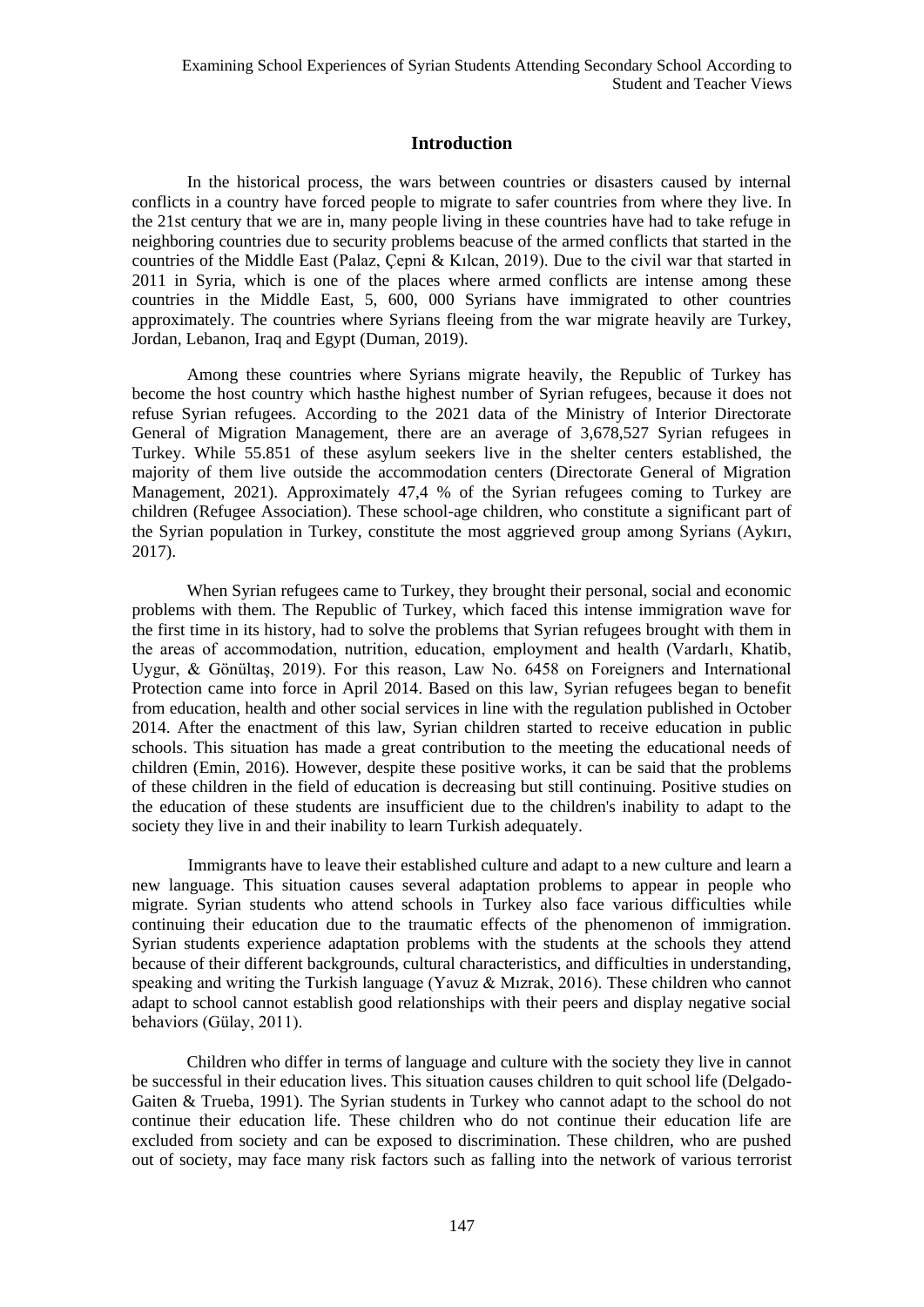organizations, being forced to marry at an early age and child labor (Watkins & Zyck, 2014). The education of refugee children, besides being important for the future of these children, has an effect protecting the security of the society they live in and strengthening the economy (Dryden-Peterson, 2011). Considering the possibility of Syrian children living in Turkey to continue their lives in Turkey, the individual and social benefits of continuing their education cannot be ignored.

Providing Syrian children with a quality education and ensuring that they continue to school will contribute positively to the social peace and welfare of Turkey in the future. Therefore, it is important to get to the root of the problems experienced by Syrian students and to describe their school life under the spotlight in order to solve these problems. When the literature is examined, it is seen that many studies have been conducted to describe the school life of Syrian students and the problems they encounter in their school life. Some of these studies; primary school (Bulut, Kanat Soysal & Gülçiçek, 2018; Karaağaç & Güvenç, 2019, Dinler and Hacıfazlıoğlu, 2020; Tümrüklü, Türk, Tecan & Kaçmaz, 2020; Alkalay, Kıral and Erdem, 2021) and secondary school (Guven, 2018; Yenilmez & Garbage, 2019) seems to intended for the Syrian students. In addition, some studies seem to be aimed at Syrian students attending high school (Demir, 2019; Aytekin, 2019; Abay & Gülpınar, 2020) and university (Taşkın & Özer, 2020; Kaya & Şahin, 2021; Kaya, 2021). However, when these researches on Syrian students attending different education levels are examined, it is seen that the opinions of other people instead of Syrian students are sought to describe the school life of these students and the problems they encounter in their school life. In these studies; school administrators' (Sakız, 2016; Levent & Çayak, 2017; Demir, Özdemir & Köse, 2020), teachers' (Kardeş & Akman, 2018; Şahin & Doğan, 2018; Yılmaz, 2020; Sözer & Işıker, 2021; Alkalay, Kıral & Erdem, 2021) and parents' of Syrian students (Yılmaz & Kaplan, 2019) opinions were asked. However, it is not possible for secondary people to describe a phenomenon in depth, except for people who have experienced a phenomenon. In addition to this, there are also studies in the literature that refer to the opinions of Syrian students. The subjects of these studies are Syrian students; problems, expectations and demands (Gözüböyük & Tamer, 2017), Turkish language skills and school adaptation processes (Biçer & Özaltın, 2020) and educational difficulties (Saklan, 2019). In the aforementioned studies, one or more of the dimensions that make up the school life of Syrian students are examined. In the literature, only one study (Demir & Demir, 2020) was found that examines the school experiences of Syrian students from a holistic perspective. In order to describe a phenomenon in depth, it is necessary to investigate all dimensions of this phenomenon. Because of this, it is necessary to investigate all dimensions of this phenomenon in order to describe the school life of Syrian students in depth. Describing the school life of Syrian students from a holistic perspective by themselves can provide important information for decision makers and practitioners who try to solve these problems. In this context, the aim of the research is to describe the experiences of Syrian immigrant students attending secondary school in Gaziantep city center in school life. Within the framework of the aforementioned purpose, answers to the following questions were sought in the study:

- What are the experiences of Syrian immigrant students with Turkish students?
- What are the experiences of Syrian immigrant students with Turkish teachers?
- What are the academic experiences of Syrian immigrant students at school?
- What are the experiences of teachers with Syrian immigrant students?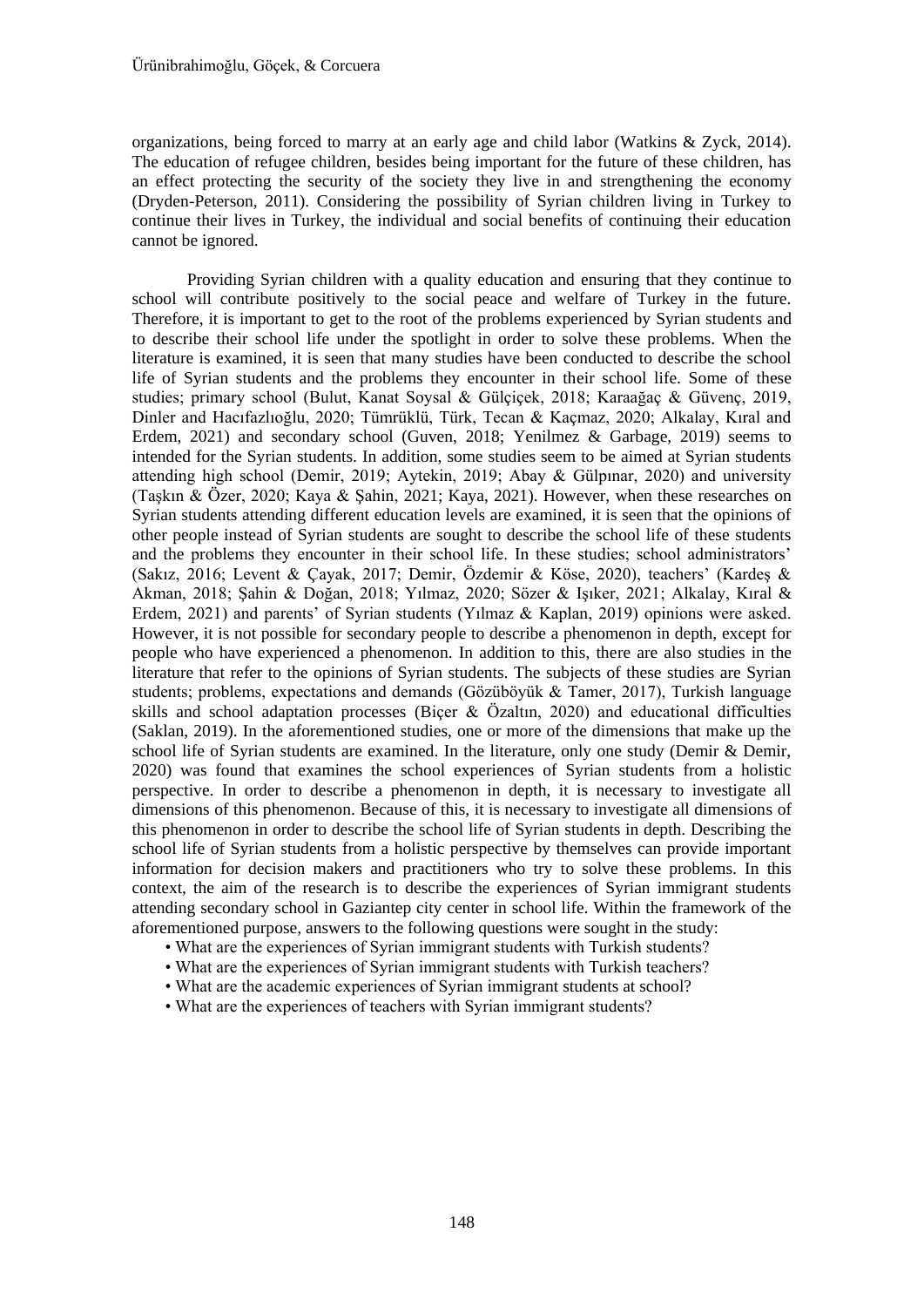# **Methodology**

### **Research Design**

In this research, the experiences of Syrian immigrant students attending secondary school in school life were tried to be described. As the description of students' experiences in school requires an in-depth research, a qualitative research approach was used in the study. Qualitative research is a research approach that tries to understand how individuals interpret their experiences, how they structure their worlds, and what meaning they attribute to their experiences (Merriam & Tisdel, 2015). Qualitative research adopts as a principle to present the descriptive information which is collected for the problem studied in all its richness and depth (Yıldırım & Şimşek, 2016). Phenomenology, one of the qualitative research designs, was used in the study. Phenomenological research is an inductive descriptive study which focuses on the human phenomenon and aims to define the meanings of the expression of lived experiences (Saban & Ersoy, 2016).

### **Research Environment and Participants**

The research was conducted in Şahinbey district in Gaziantep, where Syrian migrants reside more frequently. The school where the research was conducted is located in one of the most preferred neighborhoods of Syrian immigrants to reside in Şahinbey district. People with low socio-economic level generally live in this neighborhood. An average of 600 students attend the school where the research was conducted and 150 of these students are Syrians on average.

Criterion sampling, which is one of the purposive sampling methods, was used to determine the school where the research would be conducted, the students and the participants, and the teachers. Purposeful sampling allows for in-depth investigation of situations that are thought to have rich information (Yıldırım & Şimşek, 2016). In the criterion sampling method, the units to be researched are composed of people, events, objects or situations that meet the specified criteria (Büyüköztürk et al., 2013).

As a criterion when determining the school where the research will be conducted; It has been determined that the school is located in a neighborhood where Syrian immigrants prefer to reside. As a criterion when determining the student participants of the research; It was determined that the number of female and male students was equal, with the students having a good command of Turkish in terms of comprehension and speaking skills. For the criteria while determining the student participants of the research; It was determined that the students have a command of the Turkish language in terms of comprehension and speaking skills and the number of male and female students is equal. The reason that the student participants were chosen among the students who have a good command of Turkish language comprehension and speaking skills is that there is no desire to have data loss due to the lack of communication at the interviews with the students. The reason why the number of female students and male students participating in the study was chosen equally is that it was thought that the experiences of the students can be different depending on their gender. For the criteria while determining the teacher participants of the research; It was determined that the teachers had been working at the secondary school where the research was conducted for at least one year. The reason why the teachers participating in the study were preferred among the teachers who had been working at the secondary school for at least one year is that it was thought that at least one year is enough to get to know the Syrian students who study at this school.

In order to determine the participants of the research, teachers and administrators working in the secondary school where the study was conducted were interviewed, and students and teachers who met the necessary criteria to participate in the research were determined.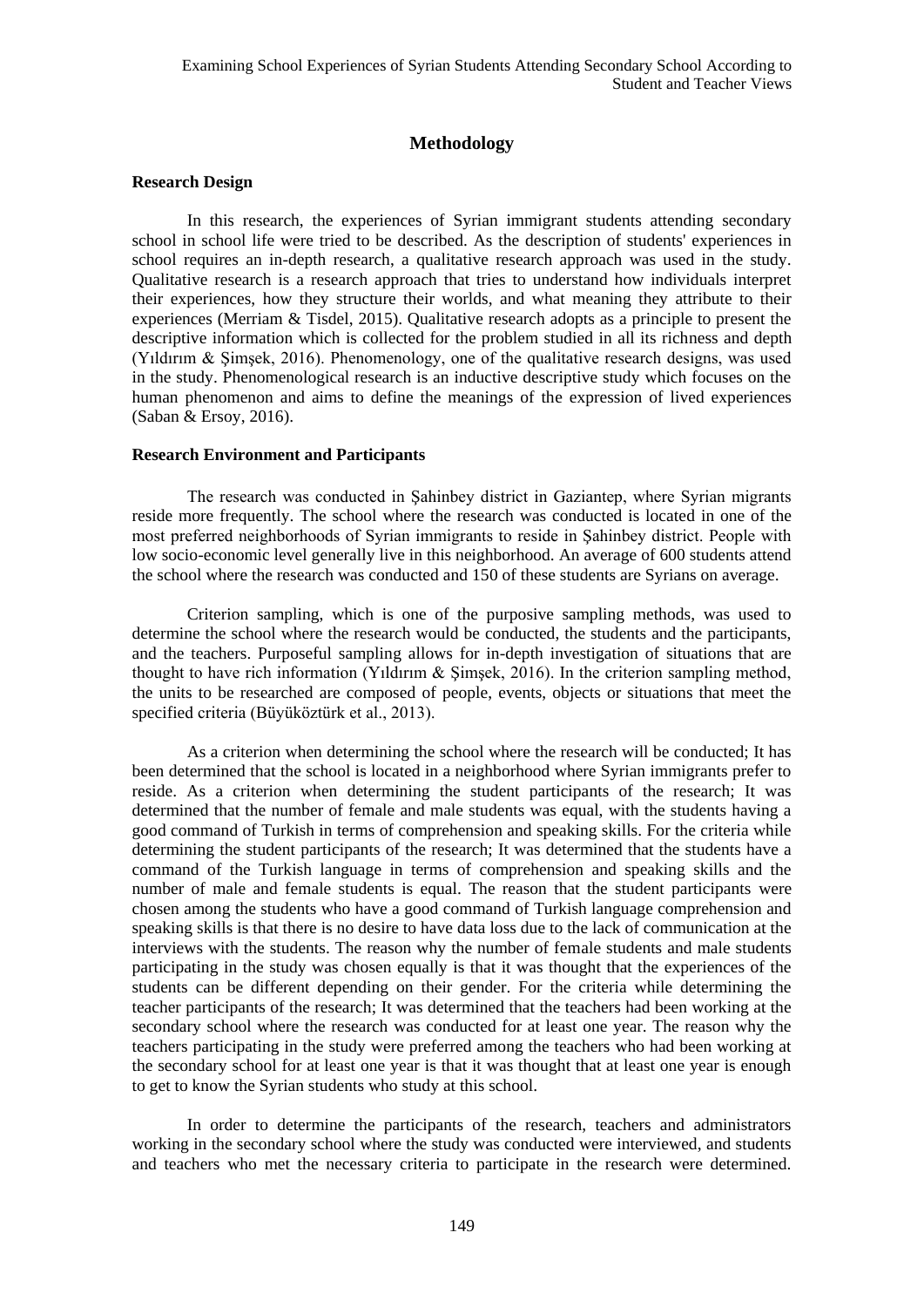Later, the volunteers among these students and teachers were selected as the participants of the research. In this context, the participants of the study consisted of six Syrian students studying at this school and two teachers working at this school.

General information about the students and teachers who are the participants of the study is shown in two tables. In the tables and other parts of the research, code names are used instead of the real names of the participants. In this context, the information about the student participation of the study group is presented in Table 1.

| General information about the Student Participants of the Research |        |     |          |  |  |  |
|--------------------------------------------------------------------|--------|-----|----------|--|--|--|
| <b>Student Name</b>                                                | Gender | Age | Grade    |  |  |  |
| Hatice                                                             | Female | 12  | 5. grade |  |  |  |
| Zeynep                                                             | Female | 13  | 5. grade |  |  |  |
| Osman                                                              | Male   | 12  | 5. grade |  |  |  |
| Omer                                                               | Male   | 12  | 6. grade |  |  |  |
| Ayşe                                                               | Female | 14  | 7. grade |  |  |  |
| Oğuz                                                               | Male   | 14  | 7. grade |  |  |  |

Table 1 mation about the Student Participants of the Res

As seen in Table 1, Hatice, Zeynep and Ayşe are female students who participated in the research. Osman, Ömer and Oğuz are male students who participated in the research. Therefore, three of the six students participating in the research are female and the other three are male students. Among these students, Hatice, Osman and Ömer are 12 years old. Other students participating in the research; Zeynep is 13 years old and Ayşe and Oğuz are 14 years old. Therefore, out of a total of six students participating in the study, three of them were 12 years old, one of them was 13 years old, and two of them were 14 years old. Among these students, Hatice, Zeynep and Osman are in the fifth grade. Other students participating in the research; Ömer is in the sixth grade and Ayşe and Oğuz are in the seventh grade. The information about the teacher participants of the study group is presented in Table 2.

#### Table 2

Information about the Teacher Participants of the Research

| Teacher Name | Gender | Age | Branch                | Work Experience | Experience at<br>School |
|--------------|--------|-----|-----------------------|-----------------|-------------------------|
| Gökhan       | Male   | 40  | Physical<br>Education | 11 years        | 10 years                |
| Murat        | Male   |     | <b>Maths</b>          | 22 years        | 6 years                 |

As seen in Table 2, Gökhan who is one of the teacher participants of the study is 40 years old and is a physical education teacher. He has 11 years of professional experience and has been working at the school where the research was conducted for 10 years. Murat, the other teacher participant of the study, is 52 years old and he is a mathematics teacher. Murat has 22 years of professional experience and has been working at the school where the research was conducted for six years.

### **Data Collection Tools**

In this research, interview method was used as the basic data collection method. Interview method is considered as the basic data collection method in phenomenological research (Creswell, 2017). Interview method is a highly effective method to obtain information about individuals' experiences, attitudes, opinions, complaints, feelings and beliefs (Briggs, 1986; Yıldırım & Şimşek, 2016).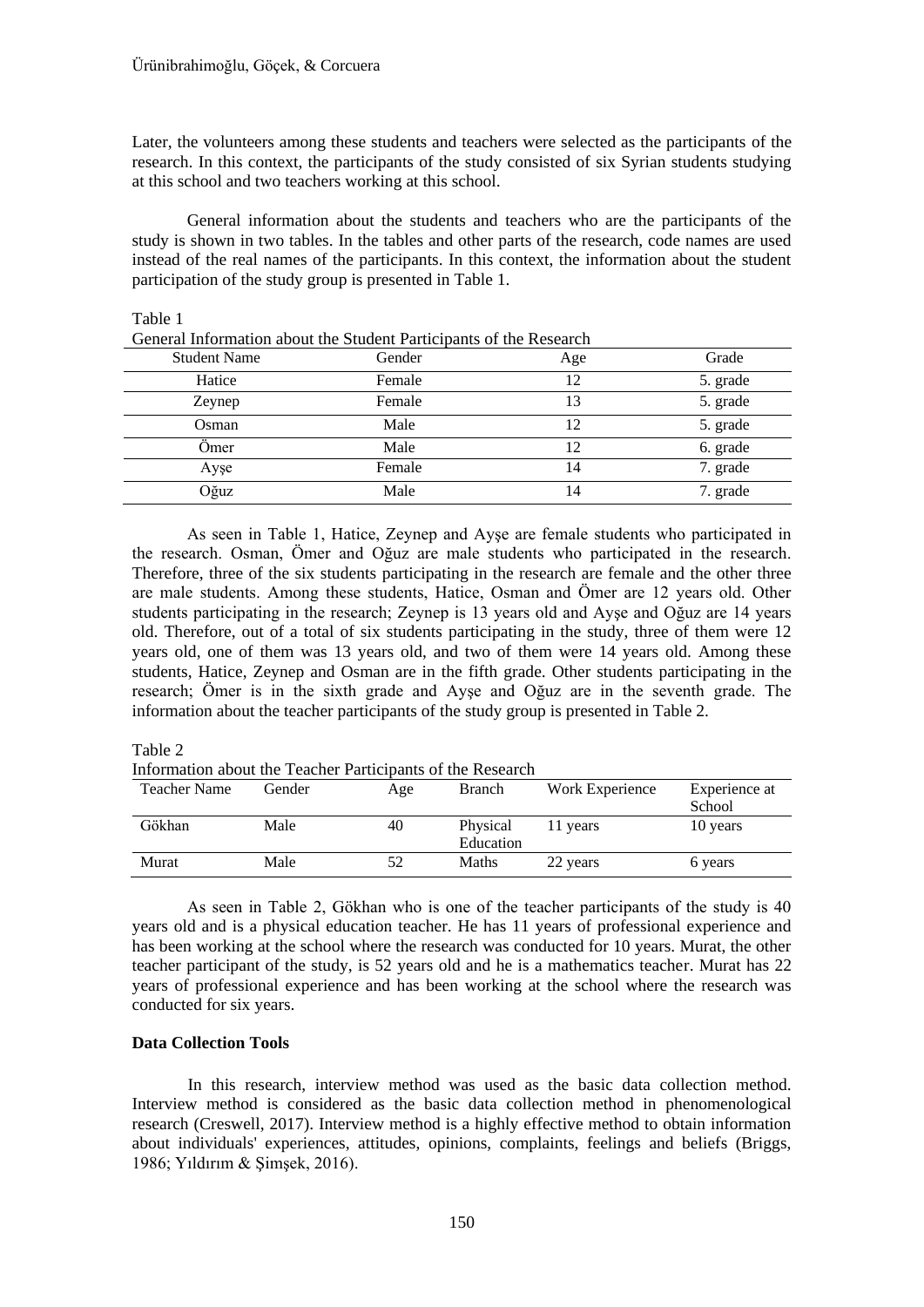If a researcher wants to obtain in-depth and detailed information about a problem, it will be more appropriate to use the interview method. However, this approach may not always be as effective as it seems. For example, the interviewees may not give correct answers to the questions asked (Yıldırım & Şimşek, 2016). Therefore, in the study, two volunteer teachers working at the school of Syrian students who constitute the study group were interviewed in order to ensure the credibility of the answers which were given by the students during the interviews.

Interview forms and personal information forms were used as data collection tools in the interviews during the research process. These interview forms and personal information forms were developed by researchers. In the interviews during the research process, different interview forms were prepared for the students and teachers who were the participants of the research.

The Student Interview Form, which was used as a data collection tool in interviews with students in the study, consists of seven semi-structured interview questions. After the Student Interview Form was prepared, it was implemented to two voluntary Syrian students who were not included in the study group in the secondary school where the study was conducted. Later, the feedback given by these students and the opinions of a Turkish teacher working in the middle school where the research was conducted was taken and the necessary corrections were made on the questions in the Student Interview Form and the form was finalized. In addition, the Student Personal Information Form was used to collect personal information about the students interviewed. In the Student Personal Information Form used, there are items prepared to get information about the student's name, surname, gender and the level of education.

The Teacher Interview Form, which was used as a data collection tool in the interviews with teachers in the study, consists of 6 semi-structured interview questions. In addition, the Teacher Personal Information Form was used to collect personal information about the teachers interviewed. In the Teacher Personal Information Form used, there are items prepared to get information about the teacher's name, surname, gender, branch, professional experience and the work experience time at the school where the research was conducted.

### **Data Collection**

Before starting the interviews with the students and teachers who are the participants of the research, interviews were conducted after verbal and written consent was obtained from these students and teachers. Accordingly, the purpose of the study was explained to the students and teachers who participated in the study, verbal and written explanations were made that they could leave the study whenever they wanted, could not answer the questions they were uncomfortable with, and their identity information would not be shared with other people and their consent was obtained.

In order not to interrupt the education-training process in the secondary school where the research was conducted, appointments were made with the teachers and students interviewed. Some of the interviews with students and teachers were held during the lunch break, and some were held in the meeting room at the school when the classes of students and teachers were empty.

The interviews with students and teachers during the research process were conducted in April 2018. Interviews with students and teachers lasted an average of 10-20 minutes each.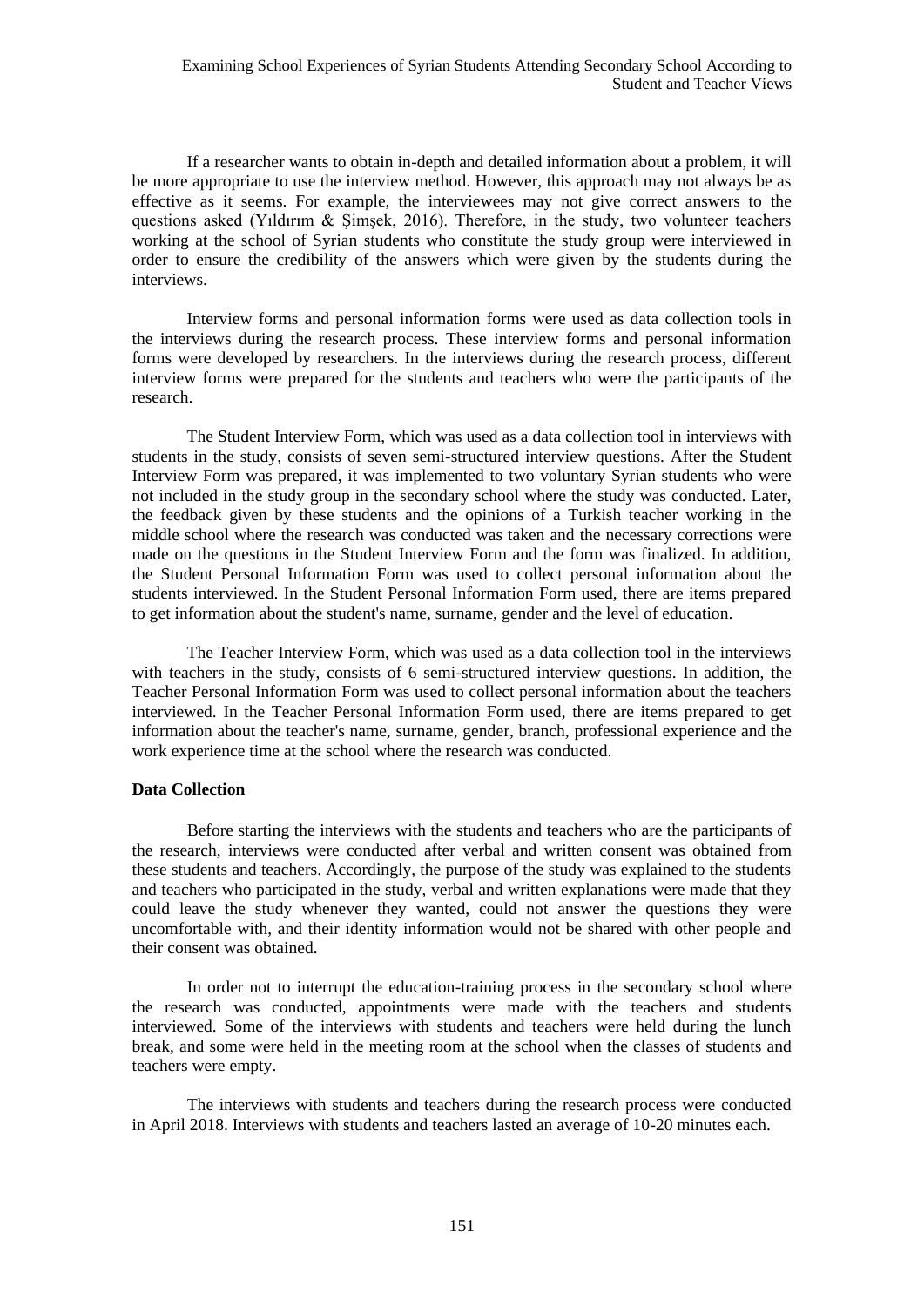#### **Data Analysis and Interpretation**

In this research, the data obtained from the participants were analyzed using content analysis which is one of the qualitative data analysis approaches. The main purpose in content analysis is to reach the concepts and relationships that can explain the collected data (Yıldırım & Şimşek, 2016). For this reason, firstly, interviews which were recorded with a tape recorder were transformed into written form by one of the researchers and transferred to the computer environment. A randomly selected interview record was submitted for examination by one of the other researchers in order to prevent data loss that may occur in translating the interviews into written form. As a result of this researcher's examination, it was determined that there was no difference between interview records and interview transcripts. Then, the interview transcripts were coded line by line. These codes were grouped according to their common features and the themes were reached. Finally, these created themes were interpreted.

# **Findings**

In this part of the research, in parallel with the aims of the research, findings and comments obtained after the interviews with Syrian students and Turkish teachers are presented. The themes and sub-themes determined as a result of the analysis of the interview records made with the participants of the research are shown in Figure 1.



Figure 1 Themes and sub-themes reached as a result of the research

As seen in Figure 1, as a result of the analysis of the data obtained during the research process, two themes named Syrian Students 'School Experiences and Teachers' School Experiences with Syrian Students were determined. Three sub-themes were found under each of these themes obtained as a result of the study. In this context, under the theme of Syrian Students' School Experiences; sub-themes called Experiences with Turkish Students, Experiences with Teachers and Syrian Students' Academic Experiences were reached. Under the theme of Teachers' School Experiences with Syrian Students; sub-themes named as Teachers' Thoughts on Syrian Students, Teachers' Methods to Solve the Problems of Syrian Students, Teachers' Observations on Syrian Students were reached.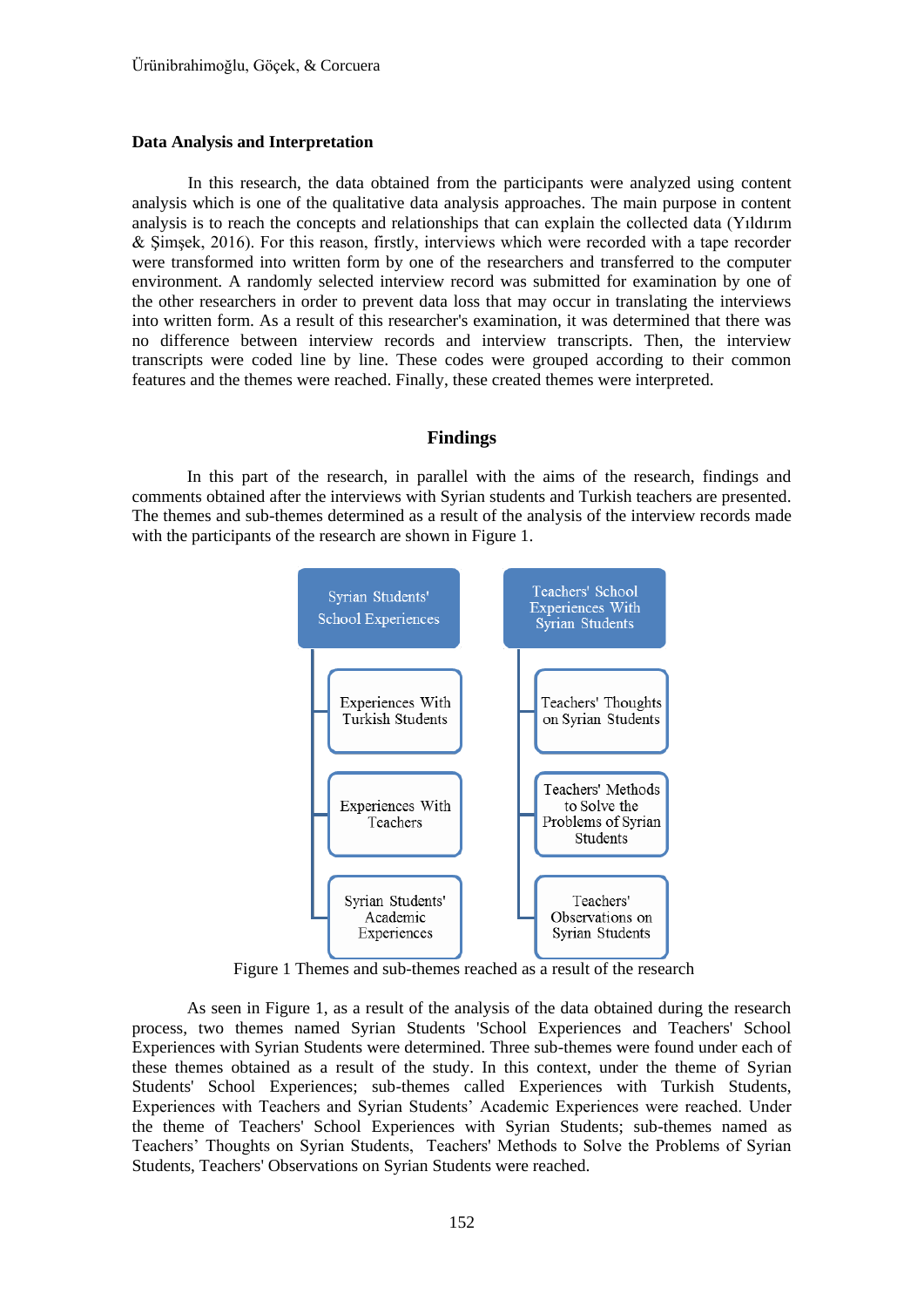### **Syrian Students' School Experiences**

In this title of the study, findings obtained on the sub-themes of Experiences with Turkish Students, Experiences with Teachers and the Syrian Students' Academic Experiences which were reached under the theme of Syrian Students' School Experiences.

# *Experiences with Turkish Students*

 One of the sub-themes reached as a result of analyzing the interviews with Syrian students in the study is Experiences with Turkish Students. The findings obtained regarding the sub-theme of Experiences with Turkish Students are shown in Figure 2



Figure 2 Experiences with Turkish students

As shown in Figure 2, under the sub-theme of Experiences with Turkish Students, the findings of being friends, adoption, peer bullying and exclusion were reached. These findings obtained under the sub-theme of Experiences with Turkish Students are explained in detail below.

*To Become Friends***.** In interviews with Syrian students, it was found that Syrian students have become friends with Turkish students. Hatice, Ayşe and Zeynep, one of the Syrian students, expressed their thoughts on this issue as follows:

 *Hatice: I don't want to go to my homeland right now. I have very good friends here. We do not sit at home and go anywhere, but it is very nice at school. I'm playing games with my friend here.*

 *Ayşe: It was very nice. It was so good that we talked to friends and stuff like that*

 *Zeynep: I love my school. I love my friends… I love them very much. So, I love my school, my teachers, my friends, and I work as hard as I can.*

Based on the quotations above, it can be said that some of the Syrian students can become friends with Turkish students and these students are happy to spend time with Turkish students.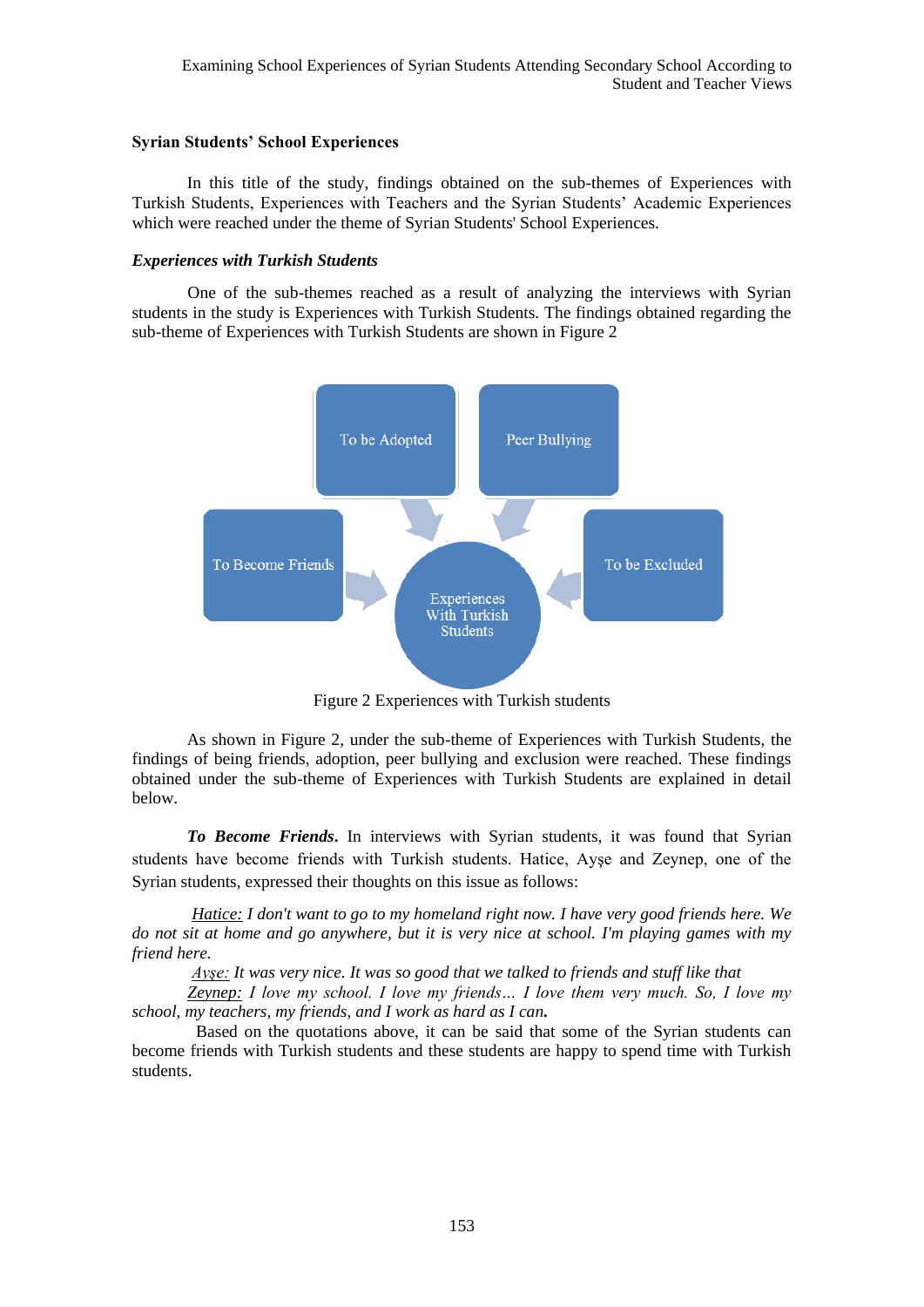*To be Adopted.* In interviews with Syrian students, it was found that Syrian students were adopted by some Turkish students. Hatice and Oğuz who are Syrian students expressed their thoughts on this issue as follows:

*Hatice: Now sometimes they say Syrian, then they come and apologize.*

*Oğuz: They are sniping, sir, or they call me Syrian, Syrian. Sometimes they said when I came to school and when I first came to this school. But now they are very good.*

Based on the quotations above, it can be said that the negative attitudes of some Turkish students towards Syrian students have changed positively over time and these students have adopted Syrian students.

*Peer Bullying.* In interviews with Syrian students, it was found that Syrian students were bullied by some Turkish students. Syrian students Hatice, Oğuz and Ömer expressed their thoughts on this issue as follows:

*Hatice: There are no difficulties in the lessons, but sometimes they call us Syrian or something when we have break, now they pull our scarves, but not for now.*

*Oğuz: They are all together and they snipe to me. Well, they say, sir...*

*Ömer: Sir, we come in the morning, we play ball. Sir, they come and get a ball. He says "Get out".*

Based on the quotations above, it can be said that some of the Turkish students used physical and psychological violence to Syrian students.

*To be Excluded.* In interviews with Syrian students, it was found that Syrian students were excluded by some Turkish students. Syrian students Hatice, Ayşe, Oğuz and Zeynep expressed their thoughts on this issue as follows:

*Hatice: Teacher, they say, "You came to Turkey for us, but why do you come to our school? Go read it at another school! ".* 

*Ayşe: They said that you are Syrian. They started to exclude. I felt very offended.*

*Oğuz: I only talk to Ahmet. I do not talking to anybody. They are very nice to each other. But as for us, now, they are walking around themselves in a group. I and Ahmet are walk around alone.*

*Zeynep: Here, teacher, sometimes some students are very prejudiced. Not against me,*  but to things... There, for example. Nobody talks to them much. They just talk with only *together.*

*You know, teacher. Syrians cover their head early. This situation… For example, there are girls. Many say. For example, they covered their head at a very young age, and so on. They don't speak*

Based on the above quotations, it can be said that some Turkish students have prejudices towards Syrian students, do not communicate with Syrian students and do not respect the culture of these students.

# *Experiences with Teachers*

One of the sub-themes reached as a result of the analysis of the interviews with Syrian students in the study is the Experienced with Teachers. The findings obtained regarding the sub-theme of Experienced with Teachers are shown in Figure 3.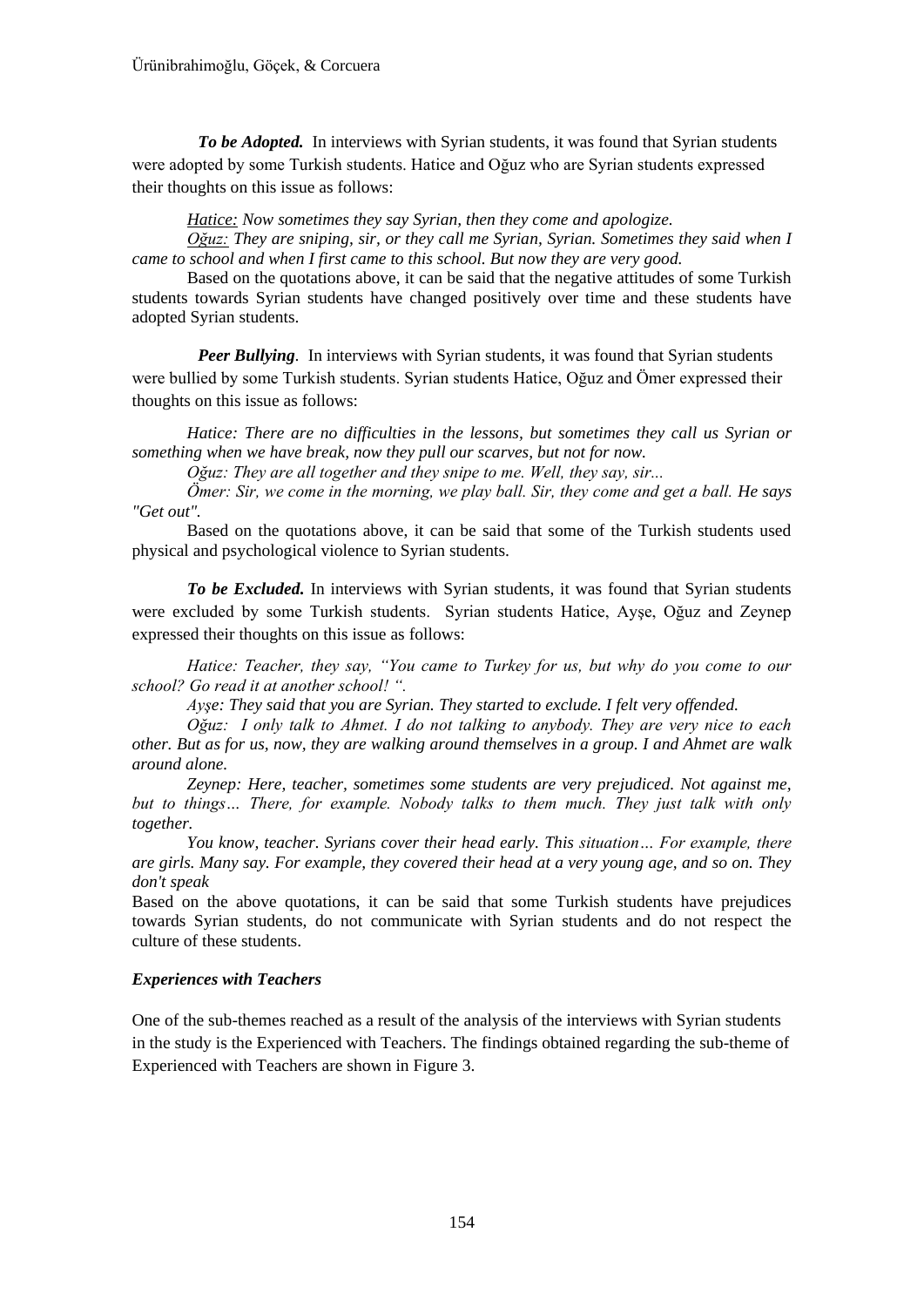

Figure 3 Experiences with teachers

As seen in Figure 3, the findings of being helped and loving teachers were reached under the sub-theme Experienced with Teachers. These findings obtained under the sub-theme of Experiences with Teachers are explained in detail below.

*To be Helped.* In interviews with Syrian students, it was found that teachers helped Syrian students. Syrian students Hatice, Ayşe, Osman and Oğuz expressed their thoughts on this issue as follows:

*Hatice: Now here, when a girl in 7th grade was walking, her shoes were a bit torn. Then it was torn more... Come and I was walking, girl why did you tear my shoe but another teacher saw me anyway. He told that girl why are you slandering? The girl didn't tear your shoes! I don't know, you fell while running, it was torn like that. My teacher, she tore it herself. When the teacher said so, the girl left.*

*Ayşe: They didn't let us in. They said we can't let you in or something. Such. They said go to the principal or something. We went to the principal. The principal said something like that: He said we can't take it. They said we cannot take the second term of the school. Then, out of luck, God sent it. My teacher came... Then my mother said: They are not taking Ayşe. "It's the second term," he said. The teacher said: Who doesn't take my daughter or something. My daughter calls me. Who could not take my daughter or something. Who says that? My mother said that the principal couldn't get. He said: does something like that happen? I do not give this girl to anyone. He will stay in my class. They took me. Then my mother said something: She said: Well, her brother remained. He also said: OK. I'll take him too, she said. He's hardworking anyway, she said. I'll take that too, she said. Then we talked to the principal. They took let us in again.*

*Osman: Social studies teacher helps me a lot…*

*Researcher:… Well, what are good points about yourteachers?*

*Oğuz: Me… They take good care of me. They never snapped at me, sir.*

Based on the quotations above, it can be said that teachers protect Syrian students in negative situations they encounter in their school life and try to find solutions to the problems of these students.

*Loving Teachers.* In interviews with Syrian students, it was found that Syrian students love teachers. Hatice, Oğuz and Zeynep expressed their thoughts on this issue as follows:

*Hatice: My very good teachers never get angry with me, I mean when I don't know. I am always satisfied with the teachers. Very good… I always want to stay with my teachers because*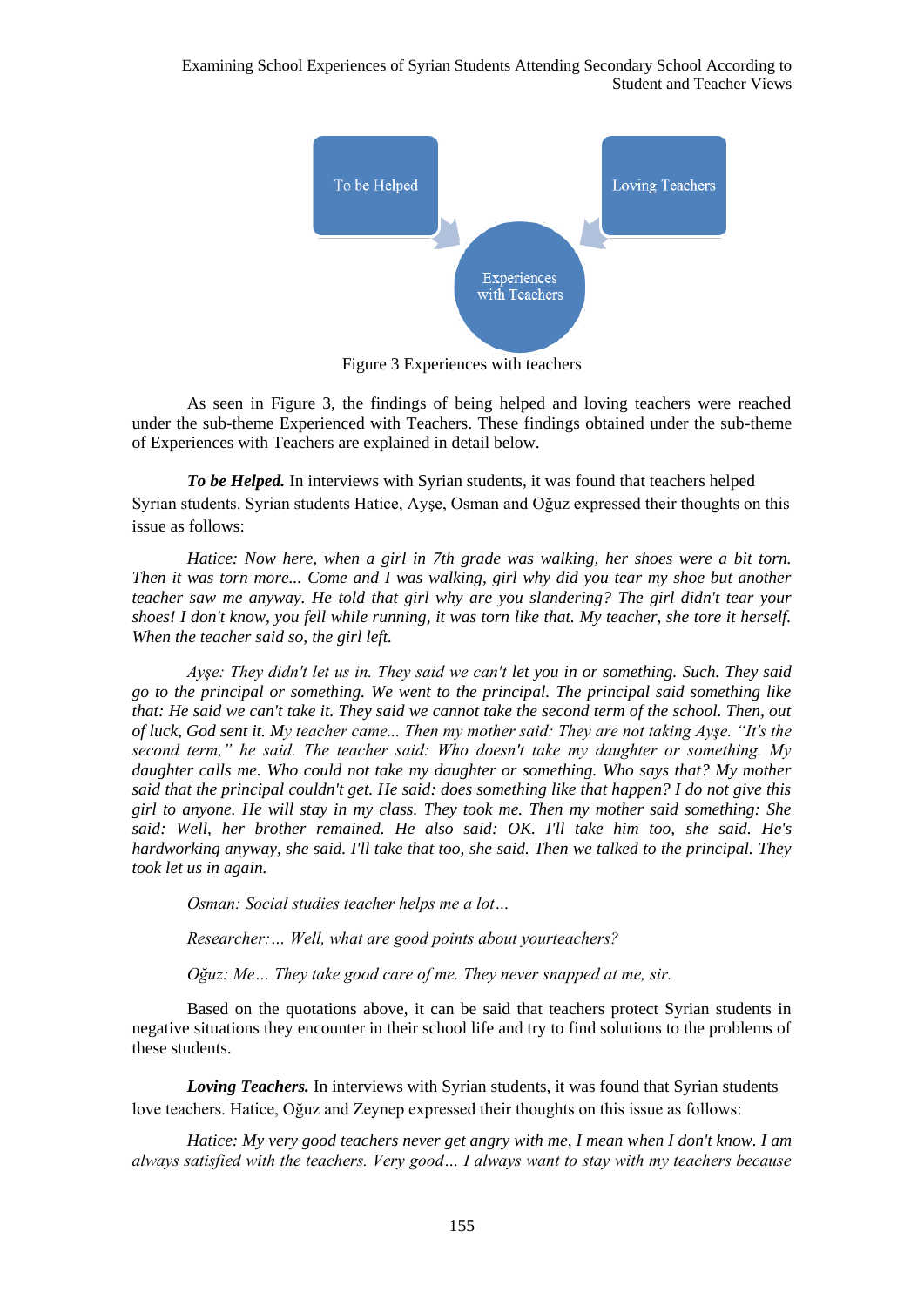*my teacher behaves very well here… Gökhan teacher and Osman teacher treat me very well here.*

*Researcher: Are you having a problem with the teacher because you don't understand? Oğuz: No, teacher. His teacher is very good, mashallah. Researcher: So, the difficulty you have with the teachers here? Oğuz: No, teacher. Teachers are very good.*

*Zeynep: I love Ali teacher most. The lesson is more interesting… It is fun… he tells fun. He always makes us laugh.*

*Researcher: So, what are your thoughts about the school you attend in Turkey? Zeynep: Well, I love all my teachers…*

Based on the quotations above, it can be said that Turkish teachers exhibit positive behavior towards Syrian students in their classes and these students are happy to spend time with Turkish teachers.

### *Syrian Students' Academic Experiences*

One of the sub-themes reached as a result of the analysis of interviews with Syrian students in the study is the Syrian Students' Academic Experiences. The findings obtained regarding the Syrian Students' Academic Experiences are shown in Figure 4.



Figure 4 Syrian students' academic experiences

As shown in Figure 4, under the Syrian Students' Academic Experiences sub-theme, the findings of learning Turkish, Academic Goal and Liking School were achieved. These findings obtained under the sub-theme of the Syrian Students' Academic Experiences are explained in detail below.

*Learning Turkish.* In interviews with Syrian students, it was found that Syrian students whose mother tongue is Arabic can learn Turkish. Syrian students Hatice, Osman and Ömer expressed their thoughts on this issue as follows:

*Researcher: What are the advantages of attending school in Turkey?*

*Hatice: Teacher, I knew Arabic. Now I have learned to write and read in another language.*

*Osman: I was in Aleppo 5 years ago. Then I came to Turkey. I learned everything here and there. I learned Turkish, English and everything here.*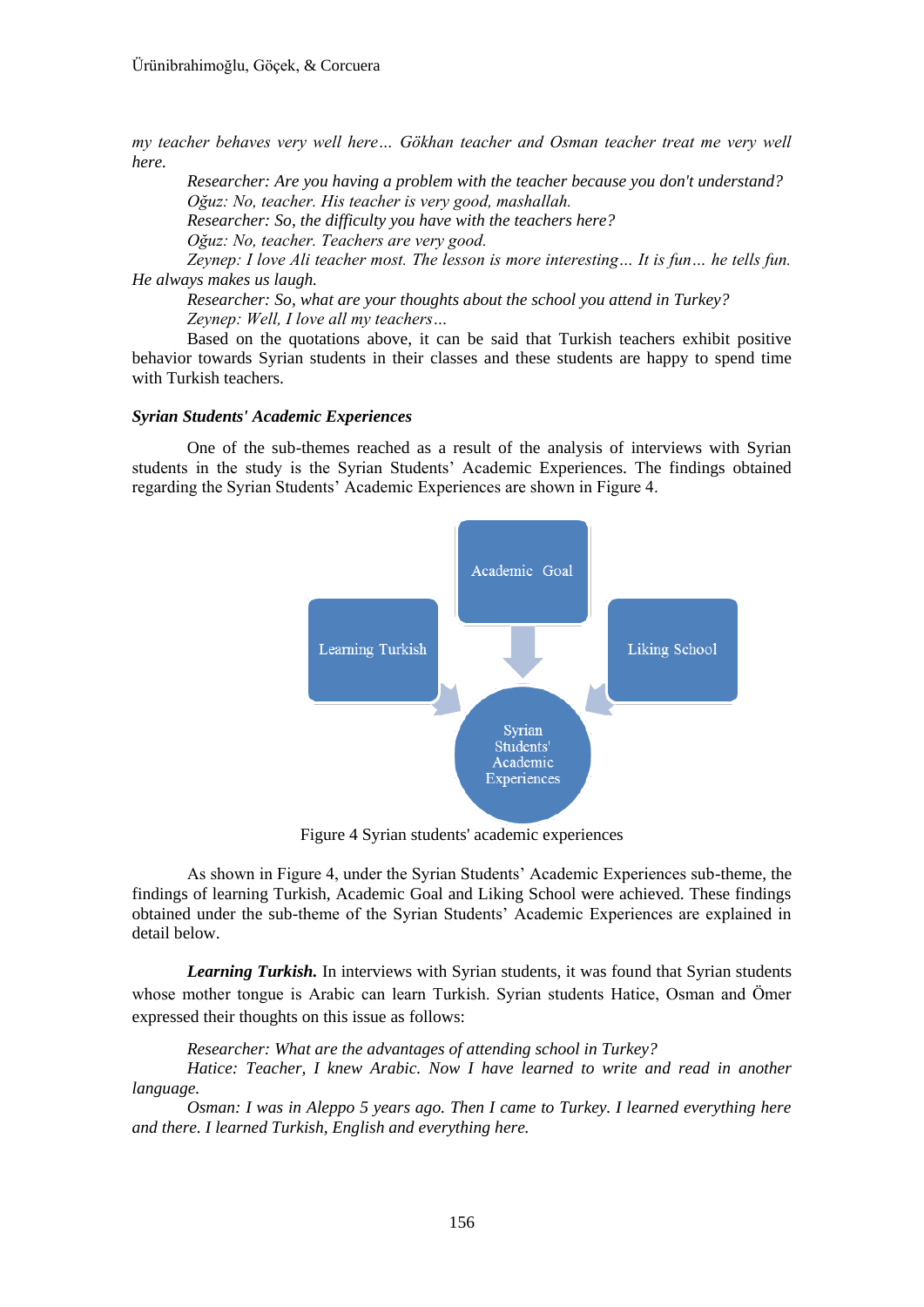*Ömer: Sir, when I came to school, I did not speak Turkish at the time. Sir, I found out later. I speak well, teacher… Sir, I started the fifth… Teacher is coming, my teacher is talking, I understand a little but not much. Then my teacher is Turkish, I knew. Sir, afterwards… Sir, I understand later.*

Based on the quotations above and the observations made by the author during the interviews, it can be said that Syrian students whose mother tongue is Arabic can learn Turkish even if they are not at a level to understand the lessons.

*Academic Goal.* In interviews with Syrian students, it was found that some Syrian students had academic goals. Syrian students Hatice and Zeynep expressed their thoughts on this issue as follows:

*Hatice: I didn't want to be anything while I was studying here in Syria. But when I study here, I want to be a sports teacher here or a police officer. My father says, because I am good because I have studied, my father is also… He wouldn't be able to make me study in Syria, but because I am here, he says you can study wherever you want.*

*Zeynep: I am reading, I am trying to have a profession. Hopefully, by God willing! I will continue my school as long as I am here in Turkey. I will try as best I can***.**

Based on the quotations above, it can be said that Syrian female students want to have a profession because they are positively affected by the fact that women can have a profession in Turkey.

*Liking School*. In the interviews with Syrian students, it was found that Syrian students liked the school they attended. Syrian students Hatice, Oğuz and Zeynep expressed their thoughts on this issue as follows:

*Hatice: The teachers here are not hitting you like that. When we do something else; They don't beat swearing or anything, and they don't get angry when we don't know the questions. They say nothing will happen, it can be learned again, but they beat it like that in Syria. So it wasn't exactly like that. I am very pleased with the schools here.*

*Oğuz: This school is very good. I just want to say that. I don't want to quit… We will leave this school after eighth grade. Ya, I'm very sad. I'm already used to this school.*

*Zeynep: The processors of that area are a little something… They are not very friendly like the ones here, I mean. Yes it is. Here they are a little bit tough. How… If we wait two hours… Waiting, so like that. Here… I think I like here.*

Based on the quotations above, it can be said that Syrian students, teachers and other working staff are satisfied with the school they attend because they do not use physical or verbal violence against them.

### **Teachers' Experiences with Syrian Students**

In this title of the research, under the theme of Teachers' Experiences with Syrian Students; The findings of the sub-themes of Teachers' Thoughts on Syrian Students, Teachers' Methods to Solve the Problems of Syrian Students and Teachers' Observations on Syrian Students were given place.

### *Teachers' Thoughts on Syrian Students*

One of the sub-themes reached as a result of the analysis of the interviews with teachers in the study is the Teachers' Thoughts on Syrian Students. The findings obtained regarding Teachers' Thoughts on Syrian Students are shown in Figure 5.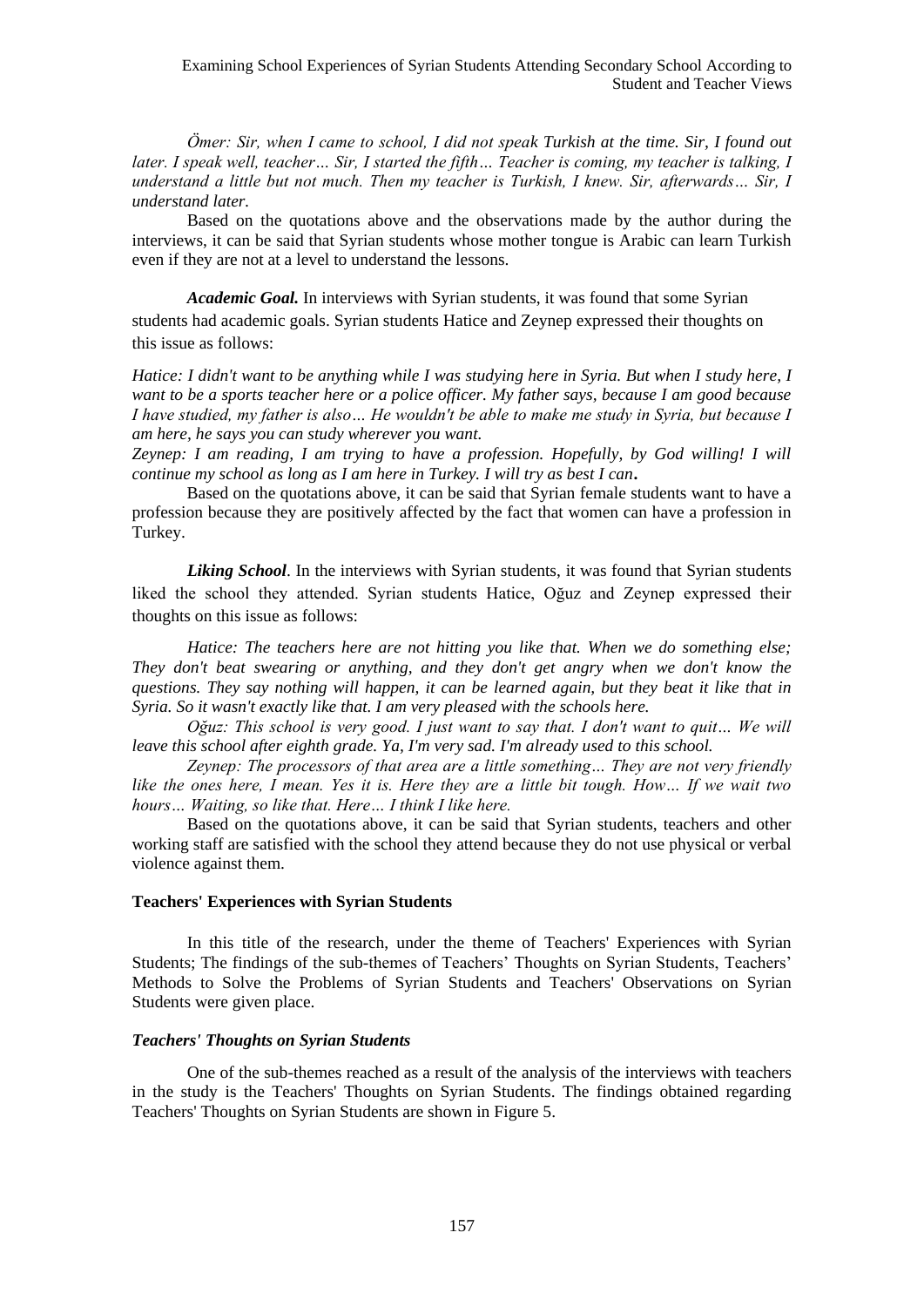

Figure 5 Teachers' thoughts on Syrian students

As seen in Figure 5 findings of empathy, adoption and dissatisfaction have been reached under the sub-theme of Teachers' Thoughts on Syrian Students. These findings obtained under the sub-theme of Teachers' Thoughts on Syrian Students are explained in detail below.

*Empathy*. In the interviews with the teachers, it was found that the teachers were able to empathize with the Syrian students. Teachers Gökhan and Murat expressed their thoughts on this subject as follows:

*Gökhan:… I mean, this job has no nation, no race. These are children. These come from a very difficult condition. May God not fight a country! It's a very heavy thing. I mean… I mean, we shouldn't see their shortcomings as much as we can. I try to look at the job on the positive side… As the Turkish nation, we always stand by the victims.*

*Murat: So I am sorry as a human being. Apart from that, of course, everyone has the right to read. Children should also read. He/she has to come somewhere. These are the crushed children. So, I know they have trouble here. There is a problem with our students. They come and say this with their sloppy tongues. Of course I am sorry. I mean, I'm sorry for the kids. So war only affects children. These children are on the fence, poor children. We feel sorry as human beings… How so… When the child comes and tells me about it in a cry, my heart breaks down as a person.*

Based on the quotations above, it can be said that teachers are aware of the grievances of Syrian students and can empathize with these students.

*To Adopt.* In interviews with teachers, it was found that teachers adopted Syrian students. Teachers Gökhan and Murat expressed their thoughts on this issue as follows:

*Gökhan: There is something wandering among the public. This is Syrian, this is Turkish. Because one third of Gaziantep's population became Syrian. I mean, There is a differentiation between both Syrians and Turks as this is Syrian, this is Turkish. In this, because there is no ulterior motive; Since there is no malicious intention in the school administration and teachers, things are done without much trouble.*

*Murat: Well, let me say this: I mean, all of them are our children. These are the children after all. Good guys. So, if we look at it as a character, they are not bad children. I love children very much. They are Arabic or Christian, it doesn't matter. After all, I love children very much.*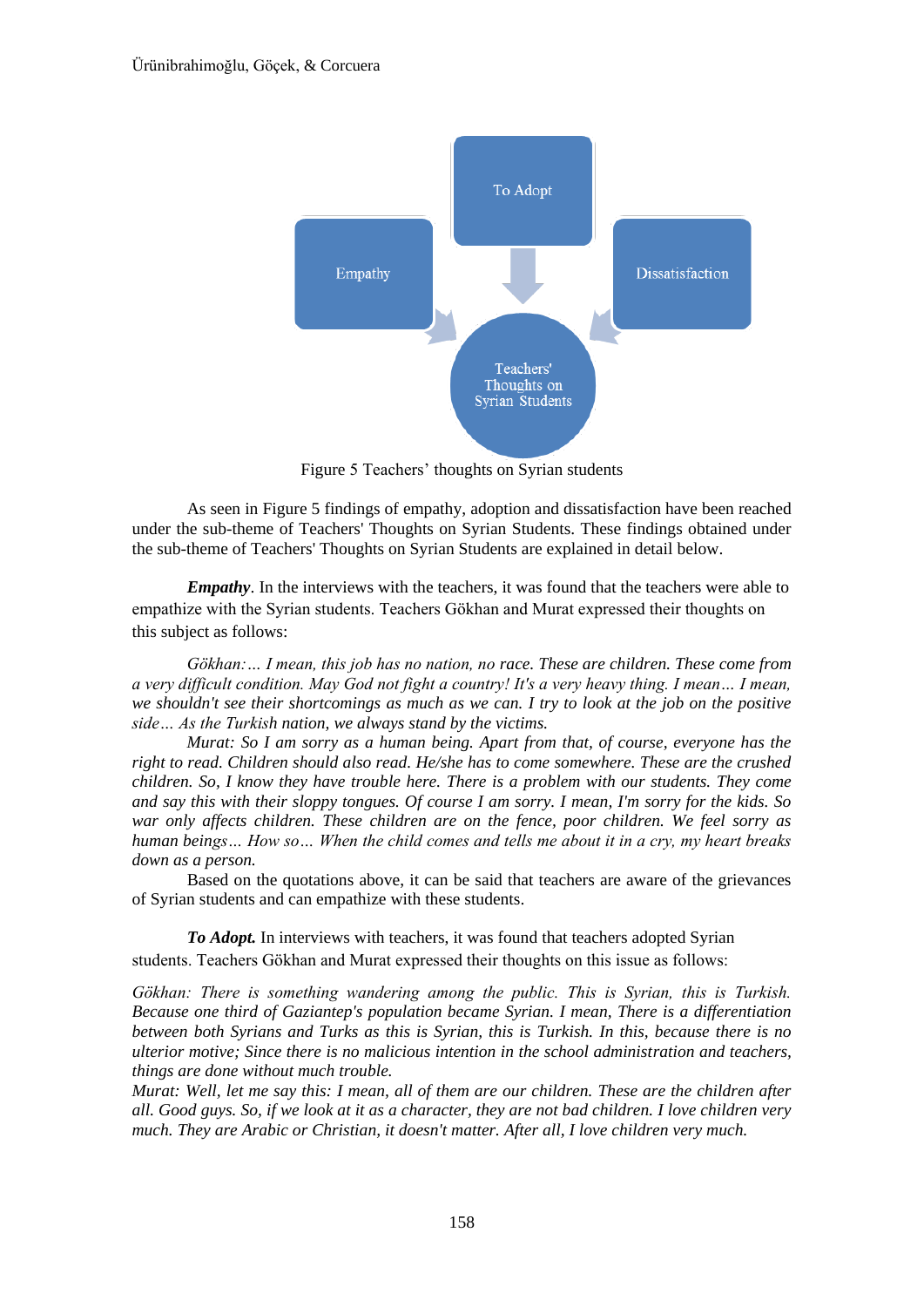Based on the considerations above, it can be said that teachers do not have negative thoughts about Syrians in society and do not discriminate between Turkish students and Syrian students.

*Dissatisfaction.* In the interviews with Syrian students, it was found that teachers were not satisfied with the education of Turkish students and Syrian students in the same environment. Gökhan, one of the Turkish teachers, expressed his thoughts on this subject as follows:

*Gökhan: I guess ninety percent of our teachers have the same opinion. So, not all of them are very happy with this situation. None of them think such a thing. But if they get an education between each other in better conditions, in a better way. I think everyone will be satisfied, too.*

Based on the quotation above and the author's observations, it can be said that teachers are not satisfied with this situation as they encounter various problems in teaching Syrian students and Turkish students in the same classroom environment.

### *Teachers' Methods to Solve the Problems of Syrian Students*

One of the sub-themes reached as a result of the analysis of the interviews with the teachers in the research is the Teachers' Methods to Solve the Problems of Syrian Students. The findings regarding the Teachers' Methods to Solve the Problems of Syrian Students are shown in Figure 6.



Figure 6 Teachers' methods to solve the problems of Syrian students

As can be seen in Figure 6, under the sub-theme of Teachers' Methods of Solving Problems of Syrian Students, the findings of reconciling parents by suggesting and reconciling students by suggestion were reached. These findings obtained under the sub-theme of Teachers' Methods of Solving the Problems of Syrian Students are explained in detail below.

*Reconciling Parents by Suggestion*. In interviews with teachers, it was found that teachers reconciled the parents by suggesting that when the problems between Syrian students and Turkish students were reflected on their parents. Gökhan who is one of the teachers expressed his thoughts on this subject as follows:

*Gökhan: So, we are trying to solve the problems before they grow. When there are very problematic students, we call their parents. We explain the situation to their parents… We call their parents on both sides and we explain that we have to live together here and we try to solve the situation.*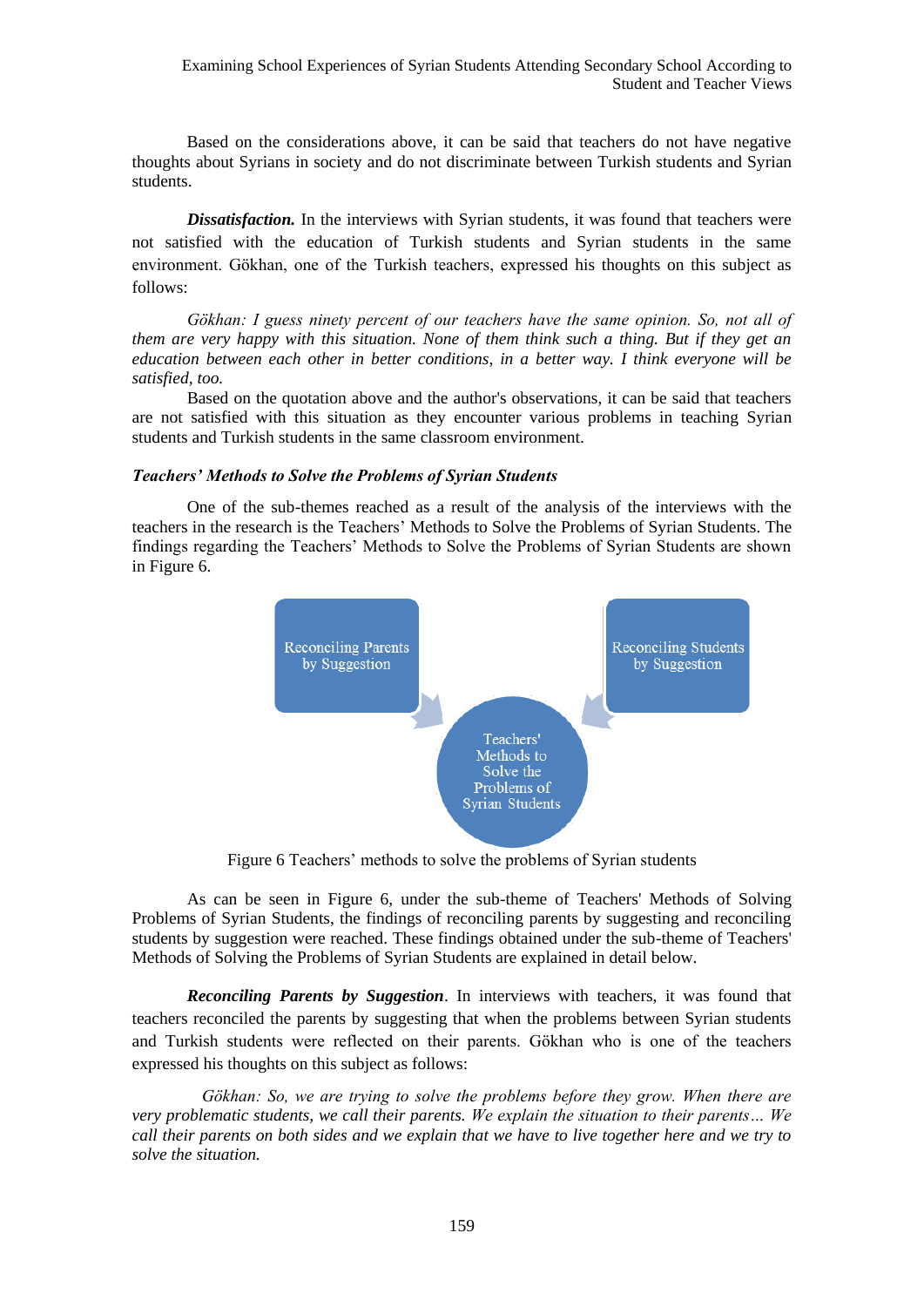Based on the quote above, it can be said that teachers play the role of so others between the parents of Syrian students and the parents of Turkish students in solving the problems that arise because of the children.

*Reconciling Students by Suggestion*. In the interviews with teachers, it was found that they reconciled these students by suggestion in order to solve the problems between Turkish students and Syrian students. Gökhan and Murat, one of the teachers, expressed their thoughts on this issue as follows:

*Gökhan: I always tell my own child too. I mean, they're kids, after all. He/she is a child of all nationalities. This has no Syrian, Turkish, British or French. He/she is just a child. We need to understand this. I… My son is also having minor troubles outside. I also say to my own children that these are… My son, these are children after all. After that, take them inside. Make friends with these. Don't fight as much as you can. They came here from very difficult conditions. I say this not only to my son but also to my students.*

*So, we try to meet with parents as much as we can. In this regard, we tell students that we have lived together before, that this job should not be brought to the issue of Syrian Turkish affair. And we are brothers.*

Based on the quotations above, it can be said that teachers are trying to raise Turkish students' awareness of the problems Syrian students experience.

# *Teachers' Observations on Syrian Students*

One of the sub-themes reached as a result of the interviews with teachers in the study is the Teachers' Observations of Syrian Students. The findings obtained from Teachers' Observations on Syrian Students are shown in Figure 7.



Figure 7 Teachers' observations on Syrian students

As seen in Figure 7, under the sub-theme of Teachers' Observations on Syrian Students, the findings of not communicating, learning Turkish, being excluded, shy and peer bullying were reached. These findings obtained under the sub-theme of Teachers' Observations on Syrian Students are explained in detail below.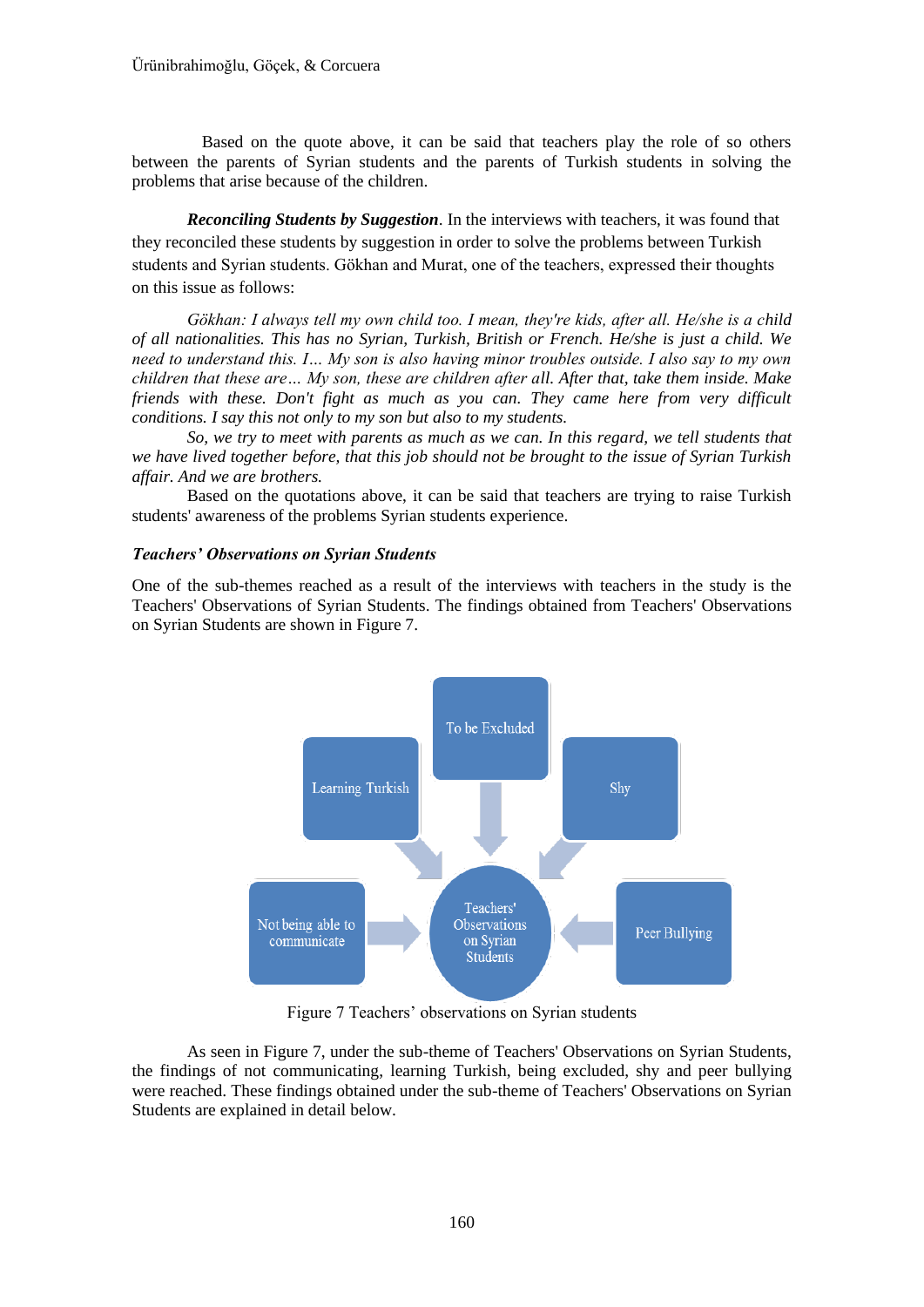*Not being able to communicate.* In interviews with teachers, it was found that teachers could not communicate with Syrian students. Gökhan and Murat, who are teachers, expressed their thoughts on this issue as follows:

*Gökhan: My own problem with Syrian students: We are not comfortable communicating with them. Either they have problems with language or their incompatibility.*

*Murat: When we tell something, the child doesn't understand anything. So we cannot get down to their level. They don't understand us. We do not understand them either. What can we give these children! We can't give anything.*

Based on the quotations above, it can be said that the teachers could not communicate due to the fact that the Syrian students did not know Turkish, and they could not provide adequate education to these students due to the language problem.

*Learning Turkish.* In interviews with teachers, it was found that some of the Syrian students could learn Turkish. Murat, one of the teachers, expressed his thoughts on this subject as follows:

*Murat: Sometimes I look at the child stands up. Teacher, can I ask a question? I see they want to do something, in a sketchy Turkish. You know, I can see, I can speak, I can feel it, I can see the sparkle in his eyes… There is self-confidence in those who have adopted a little Turkish and start to speak. But there is a fear in children who cannot embrace and speak.*

Based on the quote above, it can be said that some of the Syrian students were able to learn Turkish, although not at a sufficient level, thanks to the education they received at school, and that these students' self-confidence increased thanks to their learning Turkish.

*To be Excluded.* In interviews with teachers, it was found that Syrian students were excluded by Turkish students. Gökhan and Murat who are teachers expressed their thoughts on this issue as follows:

Gökhan: Whenever there is a quarrel between a Syrian and a Turkish two children at *school at school, Syrian student says that all Turkish students take a stand against him.*

*Murat: There is a feeling lowly on the children, so. Since the children come from Syria, the children here view them differently. Maybe their parents aren't saying good things about them. I don't know, but after all, these are children, I mean. Our children have problems with these. We hear. Here they are not taking them amongst them. They exclude. These are Syrians. These came here. They broke our order. Maybe if they talk like that, it affects children too. This has such an impact on Syrian children.*

*And if they got together with our children, maybe they would learn Turkish better. I am sure. I believe in this. Children quickly get along with each other. But the only reason they can't get along is: I think grown-ups don't say very good things at home.*

Based on the quotations above, it can be said that Turkish students exclude Syrian students.

**Shy.** In interviews with teachers, it was found that Syrian students were shy. Murat, one of the teachers, expressed his thoughts on this subject as follows:

*Murat: But let's see that the children are like how I say it… Troubled or how I say… They are afraid of saying some things, they are afraid… They are afraid. I approach them with compassion so that they can overcome those fears. But I also saw some of them, so I benefited… I approach with compassion, but I don't know, but there is still a shyness and abstention in the children. We'll be able to sort things out if they can overcome that abstention.*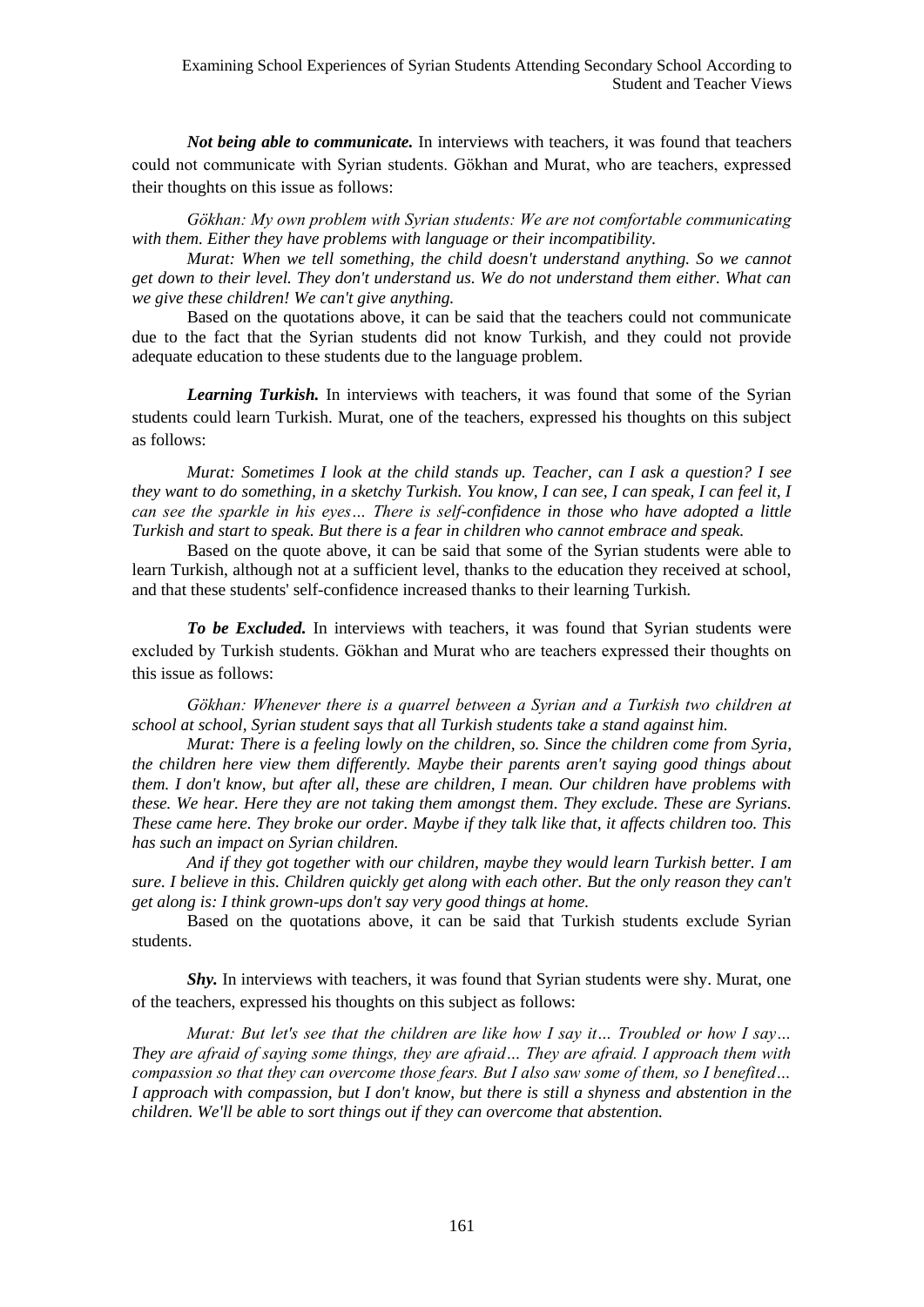Based on the quotation above, it can be said that Syrian students have a shy psychology due to the problems caused by the phenomenon of immigration and has difficulty in communicating.

**Peer Bullying.** In interviews with teachers, it was found that Syrian students were subjected to peer bullying by Turkish students. Murat, one of the teachers, expressed his thoughts on this subject as follows:

*Murat: But these are children, after all. Well when something happens… I mean, what are they doing right away? Our children are grouping together. The other children have already been pushed, stuck because of the war. These children, our children, are oppressing them too. This is always reflected in the school administration like this. Families come and say that they beat our children, they break them, they shed them. I mean, which one can we take care of!*

Based on the quote above, it can be said that Syrian students are exposed to peer bullying by some Turkish students.

# **Discussion, Result and Recommendations**

### **Discussion**

In this study, the school experiences of Syrian students who attend secondary school in Turkey are tried to be described. In this context, the experiences of Syrian students attending a secondary school in Gaziantep and teachers working in this secondary school were used. As a result of the analysis of the data obtained during the research process, two themes named Syrian Students 'School Experiences and Teachers' School Experiences with Syrian Students were determined. Three sub-themes have been determined under each of these themes. In this context, under the theme of Syrian Students' School Experiences; sub-themes called Experiences with Turkish Students, Experiences with Teachers and Syrian Students' Academic Experiences were reached. Under the theme of Teachers' School Experiences with Syrian Students; subthemes named as Teachers' Thoughts on Syrian Students, Teachers' Methods to Solve the Problems of Syrian Students and Teachers' Observations on Syrian Students were reached.

In the sub-theme of Experiences with Turkish Students, the experiences of Syrian students with Turkish students at school are included. According to the findings related to this sub-theme, it was determined that Syrian students initially faced negative behaviors such as being excluded by Turkish students and bullying from their peers. However, in the following processes, it was found that these negative behaviors of Turkish students changed and they started to adopt Syrian students and become friends with these students. When the literature is examined, it is seen that there are different studies supporting these findings. For example, in the research by Jafari, Tonga & Kışla (2018) in which they sought the opinions of classroom teachers, it was determined that Syrian students were initially excluded and marginalized by Turkish students, but in the following processes, Turkish students got used to studying in the same environment as Syrian students and their prejudices towards these students decreased. In the research conducted by Şimşir & Dilmaç (2018) with teachers, it was found that Syrian students were excluded by Turkish students and that Turkish students and Syrian students used violence against each other. Similarly, Dinler & Hacıfazlıoğlu (2020) found that Syrian students are marginalized by being excluded by Turkish students in the research they conducted with administrators and teachers. However, there are also researches in the literature that do not support the findings of this study. In the research of Taşkın  $\&$  Erdemli (2018), in which they consulted the opinions of classroom teachers, it was determined that, contrary to similar studies,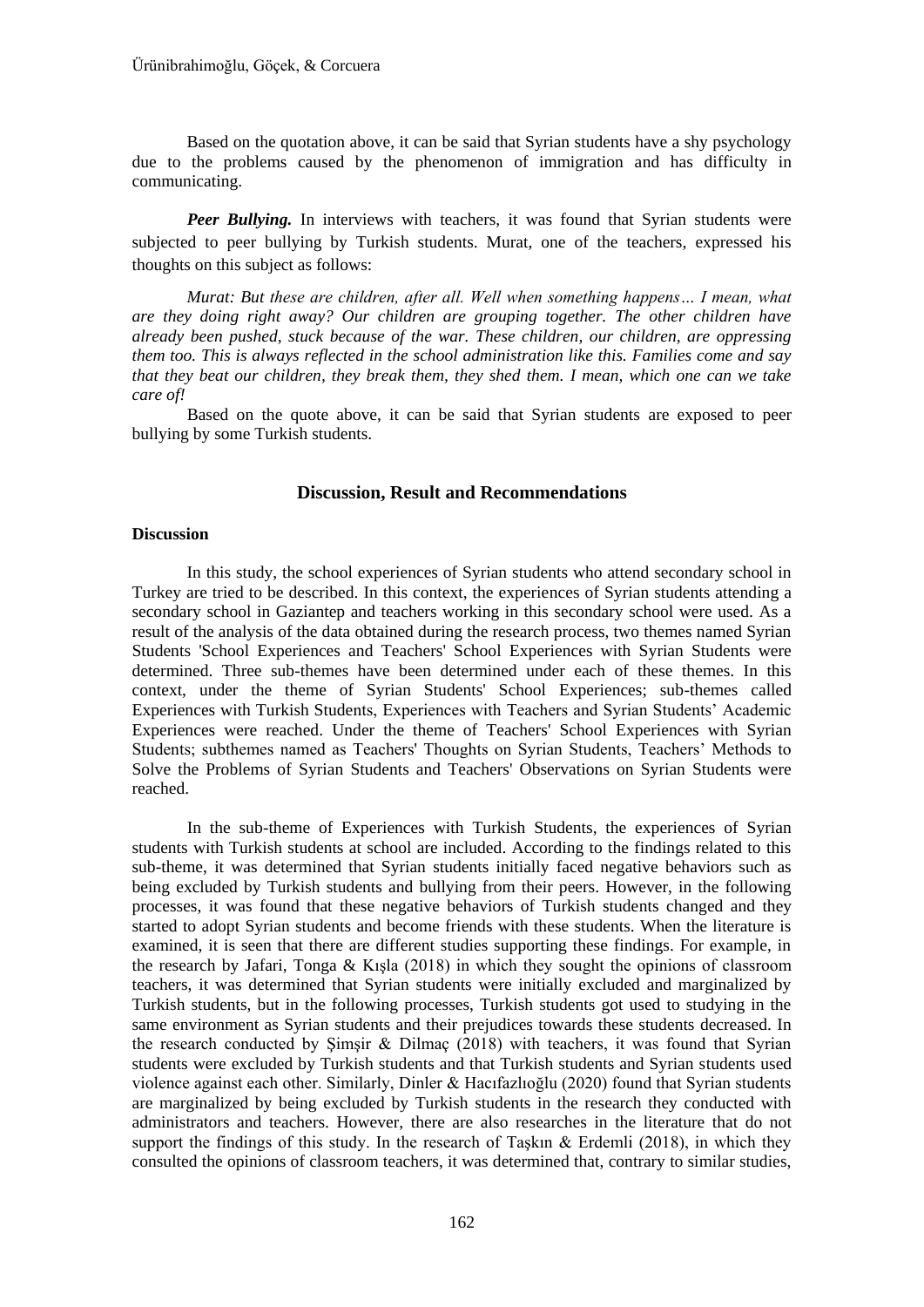the relations between Turkish students attending public schools and Syrian students were good. In the research conducted by Demir  $\&$  Demir (2020), in which they sought the opinions of Syrian students, it was found that although Syrian students did not receive adequate response from Turkish students, they were not exposed to negative actions such as peer bullying by Turkish students.

The experiences of Syrian students with teachers in their school life are included in the sub-theme of Syrian Students' Experiences with Teachers. According to the findings related to this sub-theme, it was determined that teachers help Syrian students by trying to solve the problems they encounter in their school life, and that's why Syrian students like teachers.

When the studies in the literature are examined, it is seen that these findings are supported. For example, in the study conducted by Taşkın & Erdemli (2018) in which they sought the opinions of classroom teachers, it was found that Syrian students attending public schools were respectful to their teachers and had good relations with their teachers. In the study conducted by Yıldız-Yılmaz & Kaplan (2019), in which they sought the opinions of Syrian students' parents, it was determined that teachers were understanding and caring towards Syrian students. Similarly, in the research conducted by Demir & Demir (2020) in which they sought the opinions of Syrian students, it was found that teachers treat Syrian students well.

Similarly, in the research conducted by Özger & Akansel (2019) in which students and parents were consulted, it was found that teachers approached Syrian children in a moderate, egalitarian and friendly manner. However, there is also a study in the literature that does not support the findings of this study. In the study of Aktan  $\&$  Bilen (2020), in which they sought the opinions of Syrian students, it was found that secondary school teachers acted positively or negatively on students according to their own worldviews.

The academic experiences of Syrian students at school were included in the sub-theme of Syrian Students' Academic Experiences. According to the findings related to this sub-theme, it has been determined that Syrian students have certain academic goals, and that Syrian students cannot learn Turkish at a level to understand the lessons. In addition, it was found that Syrian students like the school they attend, since teachers and other staff working at the school in this sub-theme do not inflict physical or verbal violence on students. When the literature is examined, it is seen that there are many studies supporting these findings.

For example, in a research by Başar, Akan & Çiftçi (2018) in which they sought the opinions of teachers, it was determined that refugee students could not communicate verbally and could not understand concepts in lessons because they did not know enough Turkish. In the research of Kardeş & Akman (2018), in which they sought the opinions of classroom teachers, it was found that the most important problem seen in Syrian students is the language problem and this problem is the biggest obstacle in front of children's education. Similarly, in the research conducted by Levent and Çayak (2017) with school administrators, it was determined that the most important obstacle in the education of Syrian students is language.

Similarly, in the study of Apay & Gülpınar (2020) in which students, parents and teachers sought the opinions of students, it was found that children were unsuccessful in the lessons because of the language problem they experienced at school and they had problems adapting to the school culture. Finally, in the research conducted by Demir & Demir (2020) in which they sought the opinions of Syrian students, it was found that Syrian students who know Turkish well understood the lesson, while those who did not had difficulty in understanding the lesson and did not participate in the lesson. In addition, it was found that teachers treat Syrian students well in this study.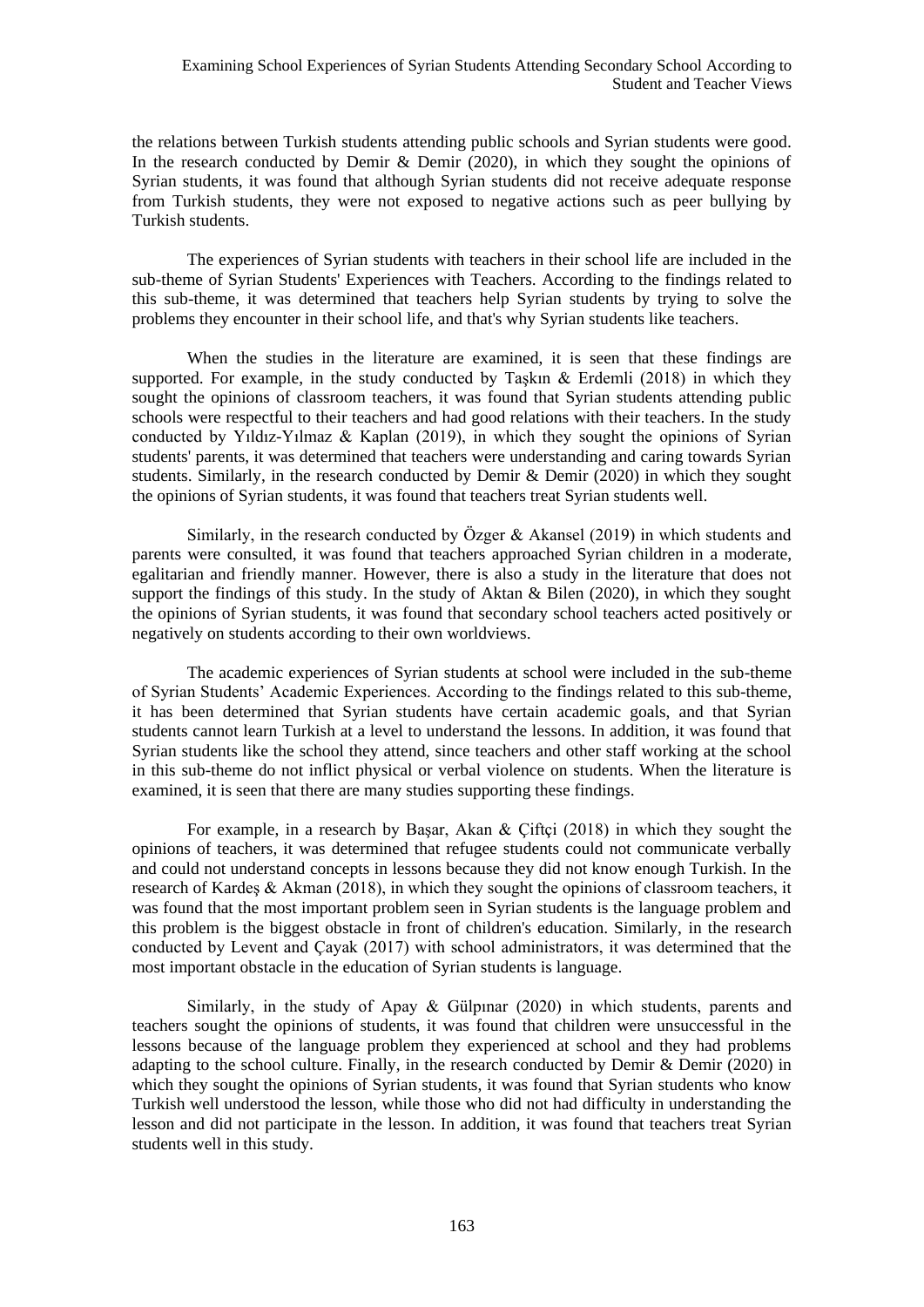In the sub-theme of Teachers' Thoughts on Syrian Students, teachers' opinions about Syrian students were included. According to the findings reached in this sub-theme, it was determined that the teachers approached Syrian students with empathy and adopted these students, but they were not satisfied because Syrian students and Turkish students were educated together. When the literature is examined, it is seen that there are studies supporting these findings. For example, in the research conducted by Kiremit, Akpınar &Tüfekci-Akcan (2018) with teachers, it was found that teachers empathize with, help and tolerate Syrian students because they are helpless. However, in the same study, it was found that teachers complained about the presence of Syrian students in their classrooms and saw this as a disadvantage. In the study in which Saklan (2018) sought the opinions of students and teachers, it was found that some of the teachers felt pity for Syrian students, showed mercy and tried to help.

The methods used by teachers to solve the problems of Syrian students are included in the sub-theme Teachers' Methods to Solve the Problems of Syrian Students. According to the findings reached in this sub-theme, it was determined that when the problems between Syrian students and Turkish students were reflected to the parents, they reconciled the parents of these students through indoctrination. When the literature is examined, it is seen that there is a study supporting these findings. In this study, in which Jafari, Tonga & Kışla (2018) sought the opinions of classroom teachers, it was determined that teachers tried to break the prejudice against these students by explaining to students and parents that it was not the fault of Syrian children.

In the sub-theme of Teachers' Observations on Syrian Students, observations of teachers about Syrian students are included. According to the findings obtained in this sub-theme, it was determined that Turkish students excluded and did not adopt Syrian students, and Syrian students were exposed to peer bullying by Turkish students because Syrian students were shy and families reflected their negative attitudes towards Syrians to their children. In addition, in this sub-theme, it was found that Syrian students could learn Turkish thanks to the education they received at school, but could not communicate because their Turkish was insufficient.

When the literature is examined, it is seen that there are many studies supporting these findings. For example, in the research conducted by Senel & Güngör  $(2018)$  with refugee students and teachers, it was determined that language problem is one of the most basic problems that refugee students experience in education. In the research in which Cin (2018) sought the opinions of classroom teachers, it was found that the biggest problem in the education of Syrian students was the language barrier. Similarly, in the study of Alkalay & Erdem (2021), in which they sought the opinions of teachers and administrators, it was found that one of the important problems that Syrian students experience at school is language problem. In the research conducted by Başar, Akan & Çiftçi (2018) with teachers, it was determined that Syrian students were excluded by Turkish students. Finally, in the research by Kiremit, Akpınar & Tüfekci-Akcan (2018) in which they sought the opinions of teachers, it was found that Turkish parents had negative reactions towards Syrian students and Syrian students had adaptation problems.

### **Result**

Problems such as intense and frequent emotional outbursts, not doing homework, lack of self-confidence, and inability to establish social relations can be seen in Syrian students who have been exposed to many negative events before and after migration (Mert & Nude, 2017). These children, most of whom do not speak Turkish, cannot understand the lessons and have difficulties in communicating well with their teachers and peers (Aykırı, 2017).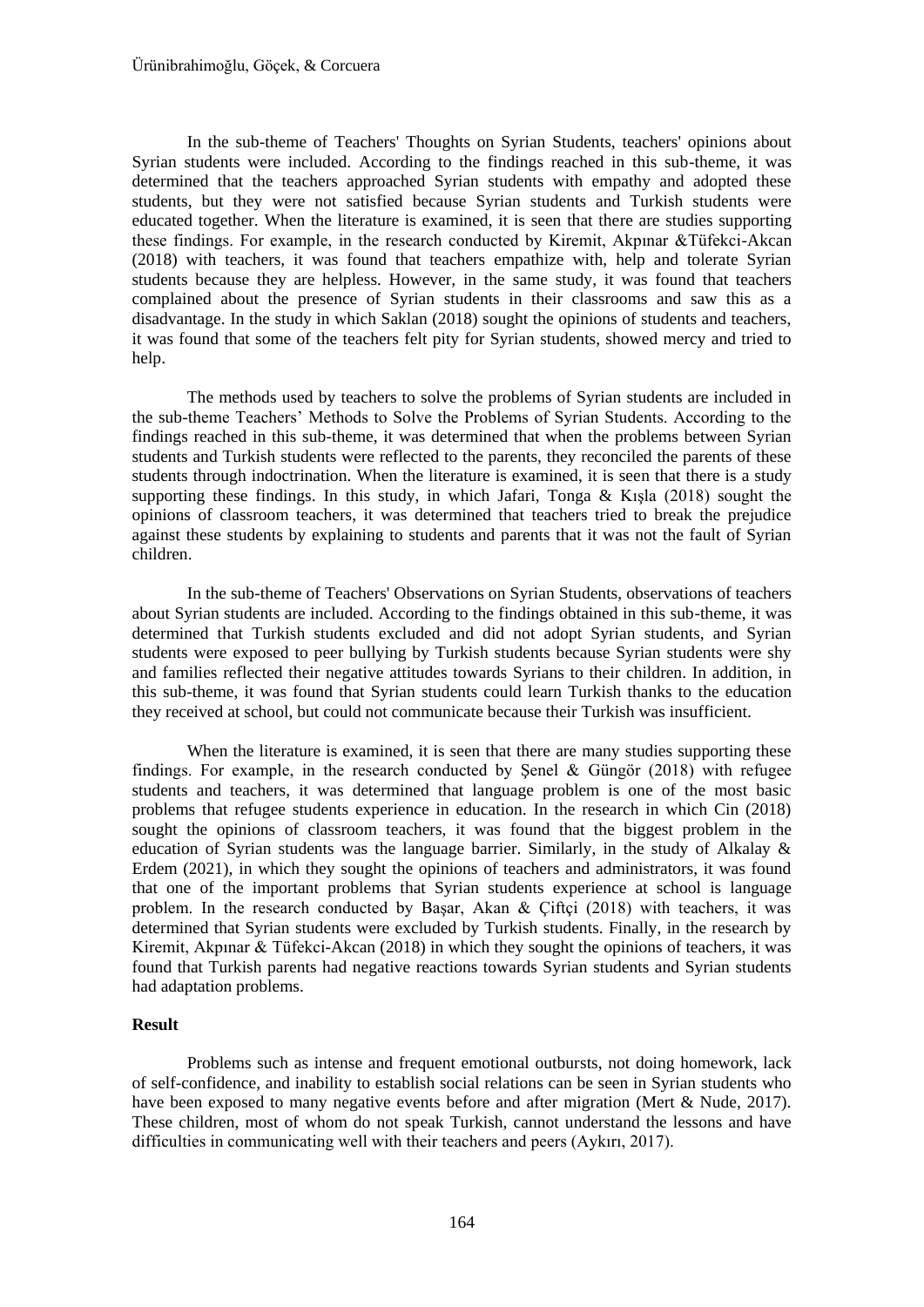As a result, the length of stay of Syrian refugees in Turkey is uncertain and most of them are likely to continue their remaining lives in Turkey. Therefore, it is important for the future of Turkey to ensure the integration of Syrian students into the society and to grow up as individuals who are beneficial to the society. However, Syrian children attending school in Turkey face many problems in their school life. Among these children, those who do not speak Turkish fail in the lessons. In addition, they cannot communicate well with their teachers and peers at school. In addition, Turkish students are negatively affected by the prejudices against Syrian refugees due to various reasons in Turkish society. This situation causes Syrian students to be excluded, humiliated and bullied by their Turkish peers. However, Syrian students who know Turkish at a sufficient level can be successful academically because they can establish a healthy communication with their teachers and Turkish peers. In addition, Turkish students can achieve social success in their school life because their prejudices against themselves disappear after a while.

### **Recommendations**

In order for Syrian students to be successful academically and socially in their school life, they must first learn Turkish at a sufficient level. One of the most important factors for these students to learn Turkish at a sufficient level is the quality of the teachers. Therefore, graduate programs for teaching Turkish to foreigners or in-service training courses given by academicians who are experts in the field can be opened to Turkish teachers working in schools where Syrian students attend.

School administrators and teachers have important responsibilities in solving problems arising from lack of communication and cultural differences between Turkish and Syrian students. Therefore, in-service training courses can be opened by academicians who are experts in the field of multicultural education for the administrators and teachers working in schools where Syrian students are present.

In order for Syrian students to learn Turkish at a sufficient level, the weekly Turkish course hours of these students should be increased. Therefore, in order for Syrian students to learn Turkish at a sufficient level, elective Turkish lessons can be added to the program in schools where these students are present.

Syrian students, who experienced the traumatic experiences caused by the war environment and experienced the phenomenon of migration, had to deal with academic and social problems in their education life in Turkey, where they migrated. Syrian students who have serious problems in their education life should get the help of experts in order to solve these problems. Therefore, in order for Syrian students to cope with the academic and social problems they encounter in their school life, only the guidance teachers responsible for these students can be appointed in the schools where these students attend.

The Republic of Turkey does not have a multicultural structure and most of the people know the Turkish language adequately. Therefore, Turkey does not have an education tradition similar to that of multicultural and heavily emigrated countries. Because of this, the education programs implemented in schools have been prepared in accordance with the conditions of a monocultural society. The education programs implemented in Turkey are insufficient to teach Turkish to Syrian students and these students cannot be integrated into the society. In this context, new education programs can be prepared in accordance with the conditions of Turkey by examining the education programs implemented by multicultural societies such as the USA, Canada and Australia in order to bring Syrian students into education and social life.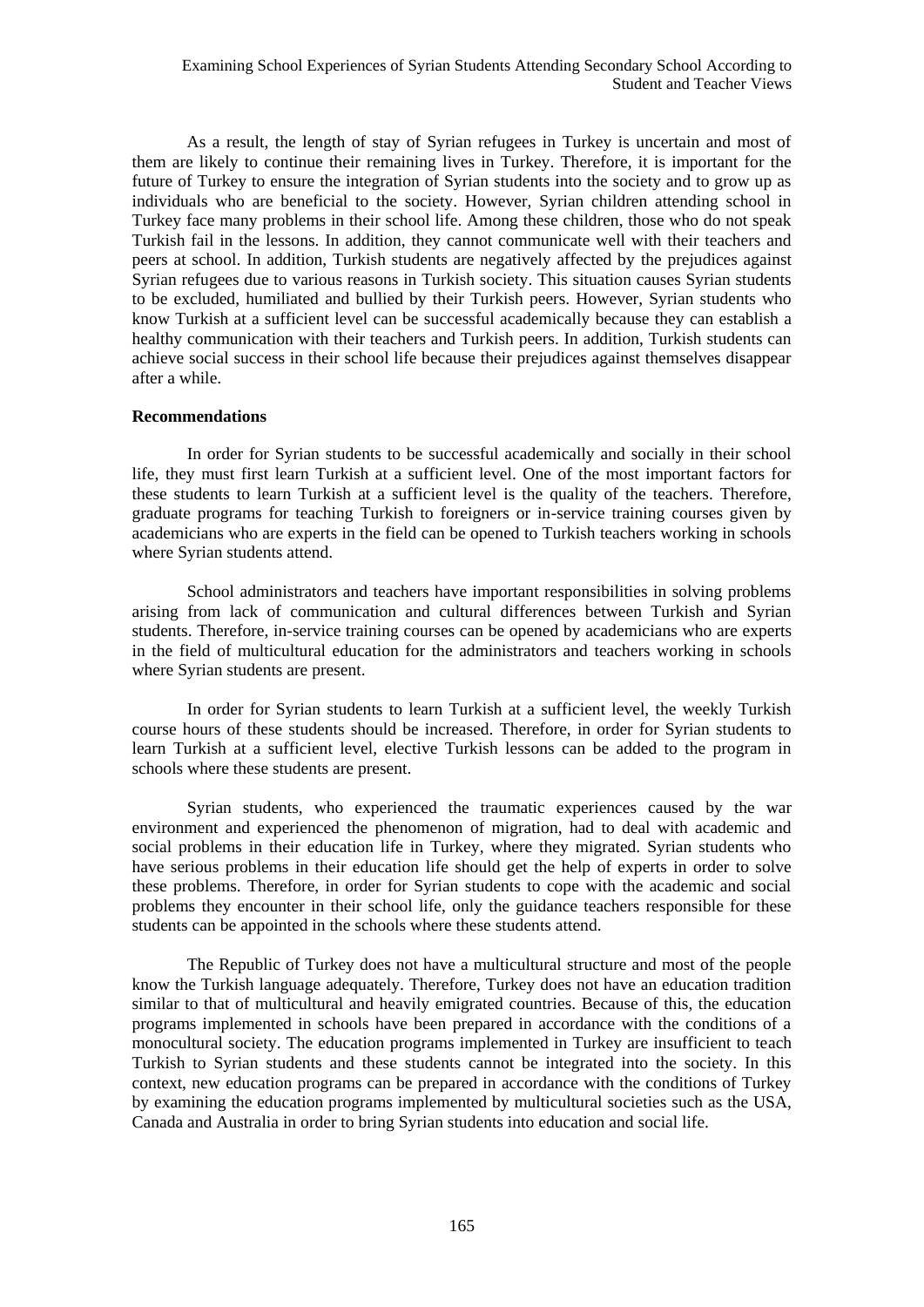There are Integration Centers in Turkey for Syrian students to learn Turkish. In these centers, Syrian students who do not speak Turkish are taught Turkish. These students, who receive Turkish education in the integration centers, are then placed in classes suitable for their age groups and they are tried to be integrated into the Turkish Education System. However, since most of the teachers and classroom teachers working in these courses do not know enough Arabic to communicate with Syrian children, these children cannot learn Turkish at a sufficient level. Therefore, it can be said that it is important for Syrian students attending the Integration Centers to learn Turkish at an adequate level, so that the teachers working in these centers are selected from among the teachers who have sufficient Arabic.

### **References**

- Aktan, L. & Bilen, E. Ş. (2020). Eğitimin milliyeti: mülteci öğrenciler ve Türkiyeli öğrencilerin kademelere göre değişen öğrencilik deneyimleri. *Çocuk ve Medeniyet,* 5(9), 159-180.
- Alkalay. G., Kıral, B., & Erdem, A. R. (2021). İlkokul yönetici ve sınıf öğretmenlerine göre Suriyeli sığınmacı öğrencilerin yaşadıkları sorunlar ve çözüm önerileri [According to Primary School Administrators and Classroom Teachers Syrian Refugee Student's Problems and Their Solutions]. *Muğla Sıtkı Koçman Üniversitesi Eğitim Fakültesi Dergisi [MSKU Journal of Education]*, *8*(1), 231-249.
- Aykırı, K. (2017). Sınıf öğretmenlerinin sınıflarındaki suriyeli öğrencilerin eğitim durumlarına ilişkin görüşleri [The opinions of the class teachers regarding the educational situations of the syrian students in their classes]. *Turkish Journal of Primary Education, 2*, 44-56.
- Apay A. & Güllüpınar F. (2020). Suriyeli çocukların eğitim ve uyum sorunlarının değerlendirilmesi: Kızıltepe örneği [Evaluation of syrian children's education and ıntegration problem: Case study in Kızıltepe]. *Muhakeme Dergisi*, *3*(1), 37-60.
- Başar, M., Akan, D., & Çiftçi, M. (2018). Mülteci öğrencilerin bulunduğu sınıflarda öğrenme sürecinde karşılaşılan sorunlar [Learning-teaching process ıssues in classrooms with refugee students]. *Kastamonu Education Journal, 26*(5), 1571-1578.
- Bulut, S., Soysal, Ö. K., & Gülçiçek, D. (2018). Suriyeli öğrencilerin türkçe öğretmeni olmak: suriyeli öğrencilerin eğitiminde karşılaşılan sorunlar [Being a Turkish language teacher of Syrian refugee students: challenges and ıssues]*. Uluslararası Türkçe Edebiyat Kültür Eğitim Dergisi, 7*(2), 1210-1238.
- Büyüköztürk, Ş., Çakmak, E. K., Akgün, Ö. E., Karadeniz, Ş., & Demirel, F. (2013). *Bilimsel araştırma yöntemleri*. Ankara: Pegem Akademi Publishing.
- Cin, G. (2018). *Suriyeli öğrencilere eğitim veren sınıf öğretmenlerinin yaşadıkları sorunlar ve psikolojik sağlamlılık düzeyi adana ili örneği* [*Living problems and self efficacy level of classroom teachers who educate to syrian students adana provicence example*]. (Unpublished master's thesis). Çağ University, Mersin.
- Creswell, J. W. (2017). *Karma yöntem araştırmalarına giriş.* [*Qualitative, Quantitative, and Mixed Method Approaches*] (Trans. M. Sözbilir). Ankara: Pegem Akademi Publications.
- Delgado-Gaiten, C., & Trueba, H. (1991). *Crossing cultural borders: education for immigrant families in America.* California: Routledge.
- Demir, R. (2019). İmam hatip lisesinde öğrenim gören suriyeli öğrencilerin eğitim sorunları: Kilis örneği [Educational problems of syrian students studying at the imam-hatip high schools: Kilis example]. *Mustafa Kemal Üniversitesi Sosyal BilimlerEnstitüsü Dergisi* [*Mustafa Kemal University Journal of Social Sciences Institute*]*, 16*(44), 280-306.
- Demir, S. ve Demir, Y. (2020). Suriyeli ortaokul öğrencilerinin türk eğitim sistemindeki yaşantılarına ilişkin bir değerlendirme [An evaluation regarding experiences ın Turkish education system of syrian middle school students]. *Kastamonu Eğitim Dergisi* [*Kastamonu Education Journal*], *28*(1), 456-467.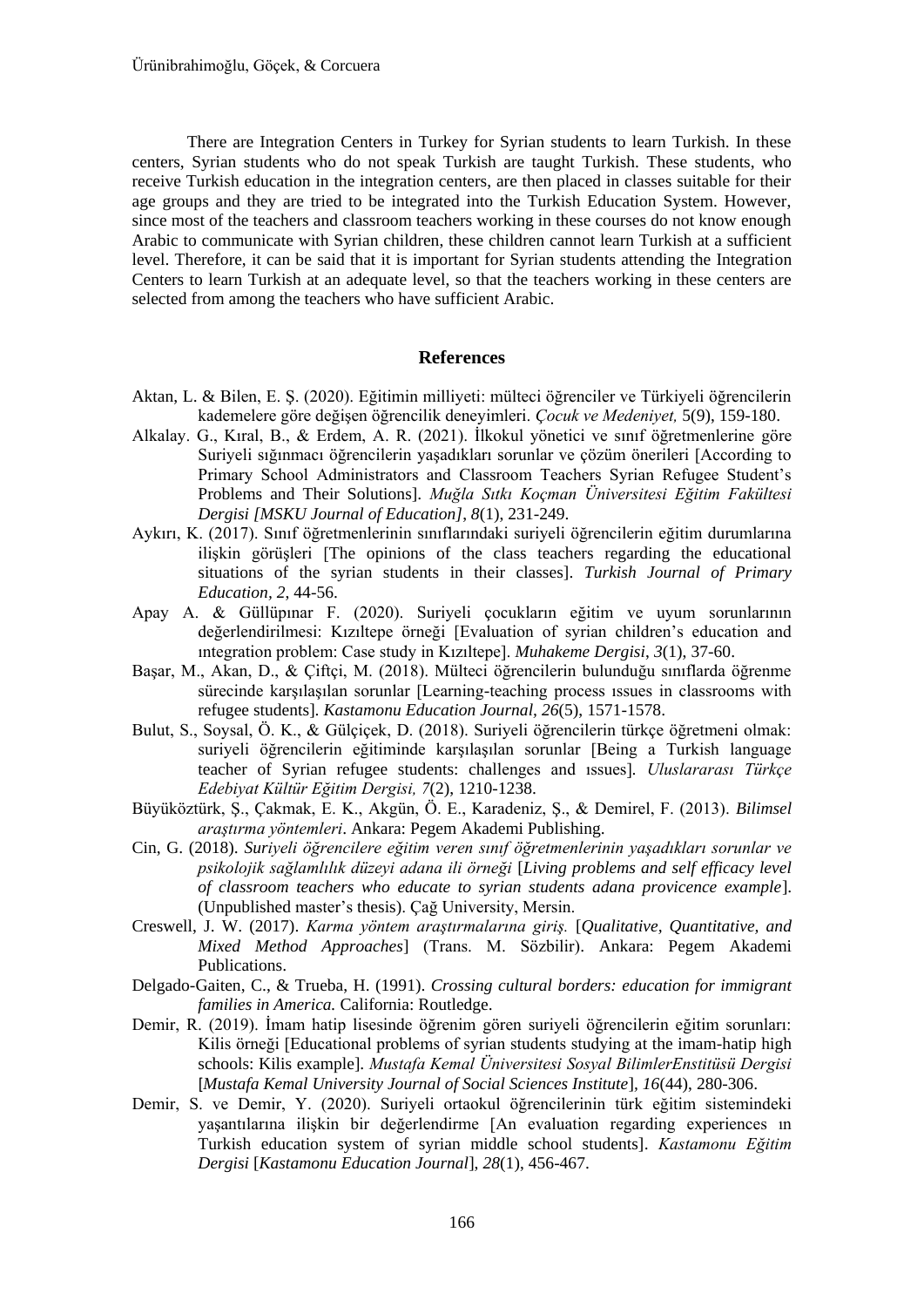- Dinler, C. & Hacıfazlıoğlu, Ö. (2020). Mülteci çocukların ilköğretime uyum süreçleri: Tekirdağ ilinin bir okulundaki öğretmenlerin ve yöneticilerin deneyimleri [Primary school adaptation process of refugee children: experiences of administrators and teachers in a school at Tekirdağ province]. *Anemon Muş Alparslan Üniversitesi Sosyal Bilimler Dergisi* [*Journal of Social Sciences of Mus Alparslan University*]*, 8*(6), 1717-1728.
- Duman, T. (2019). Toplumsal uyum için eğitimin önemi: Türkiye'deki suriyeliler örneği [Significance of education towards social cohesion: the case of Syrian refugees in Turkey. *Selçuk Üniversitesi Edebiyat Fakültesi Dergisi* [*Selçuk University Journal Of Faculty Of Letters*]*, 41, 343-368.*
- Dryden-Peterson, S. (2011). *Refugee education: A global* review. UNCHR.
- Emin, M. N. (2016). *Türkiye'deki Suriyeli çocukların eğitimi temel eğitim politikaları*. Ankara: Siyaset, Ekonomi ve Toplum Araştırmaları Vakfı.
- Göç İdaresi Genel Müdürlüğü. (2021) *Yıllara göre geçici koruma kapsamındaki Suriyeliler*. Retrieved from [http://www.goc.gov.tr](http://www.goc.gov.tr/) on 20 June 2021.
- Gülay, H. (2011). 5-6 yaş grubu çocuklarda okula uyum ve akran ilişkileri [School adjustment and peer relationships of 5-6 years of old children]. *Elektronik Sosyal Bilimler Dergisi* [*Electronic Journal of Social Sciences*] *, 10*(36), 1-10.
- Güngör, F., & Şenel, E. A. (2018). Yabancı uyruklu ilkokul öğrencilerinin eğitim-öğretiminde yaşanan sorunlara ilişkin öğretmen ve öğrenci ilişkileri [Teachers and students views in problems of the foreign primary school students ın education process encountered]*. Anadolu Uluslararası Eğitim Bilimleri Dergisi* [*Anadolu Journal of Educational Sciences International*]*, 8*(2), 124-173.
- Güven, S. (2018). Sınıf yönetiminde iletişim engelleri ve Suriyeli öğrenciler [Communication barriers in classroom management and Syrian students]. *Journal Of Social And Humanities Sciences Research , 5*(23), 1293-1308.
- Jafari, K. K., Tonga, N., & Kışla, H. (2018). Suriyeli öğrencilerin bulunduğu sınıflarda görev yapan sınıf öğretmenlerinin görüşleri ve uygulamaları [Practice and opinions of the teachers. who work at the classes with Syrian students]. *Academic Journal of Educational Sciences, 2*(2), 134-146.
- Karaağaç, F.C., & Güvenç, H. (2019). Resmi ilkokullara devam eden Suriyeli mülteci öğrencilerin eğitim sorunları [Educational problems of Syrian refugee students in elementary schools]. *Uluslararası Toplum Araştırmaları Dergisi* [*International Journal of Society Researches*] *, 11*(8), 532-568.
- Kardeş, S., & Akman, B. (2018). Suriyeli mültecilerin eğitimine yönelik öğretmen görüşleri [Teachers' views on the education of Syrian refugees], *Elementary Education Online*  [*İlköğretim Online*], *17*(3), 1224-1237.
- Kiremit, R. F., Akpınar, Ü., & Akcan, A. T. (2018). Suriyeli öğrencilerin okula uyumları hakkında öğretmen görüşleri [Teachers' views about Syrian students' adaptation to school]. *Kastamonu Eğitim Dergisi* [*Kastamonu Education Journal*]*, 26*(6), 2139- 2149.
- Levent, F., & Çayak, S. (2017). Türkiye'deki Suriyeli öğrencilerin eğitimine yönelik okul yöneticilerinin görüşü [School administrators' views on syrian students' education in Turkey]. *Hasan Ali Yücel Eğitim Fakültesi Dergisi [HAYEF: Journal Of Education], 14*(27), 21-46.
- Merriam, S. B. (2015). *Nitel araştırma desen ve uygulama için bir rehber* [*Qualitative research a guide to design and ımplementation*] (Trans. S. Turan). Ankara: Nobel Publications.
- Mert, İ. S., & Çıplak, B. (2017). Suriyeli ve diğer yabancı öğrencilerin Türk eğitim sistemine adaptasyonu ve okul içi iletişimlerine yönelik bir inceleme [An investigation of Syrian and other foreign students' adptations to the Turkish education system and their communication ın school]. *Uluslararası İktisadi ve İdari Bilimler Dergisi*  [*International Journal Of Economics And Administrative Sciences*]*, 3*(2), 68-79.